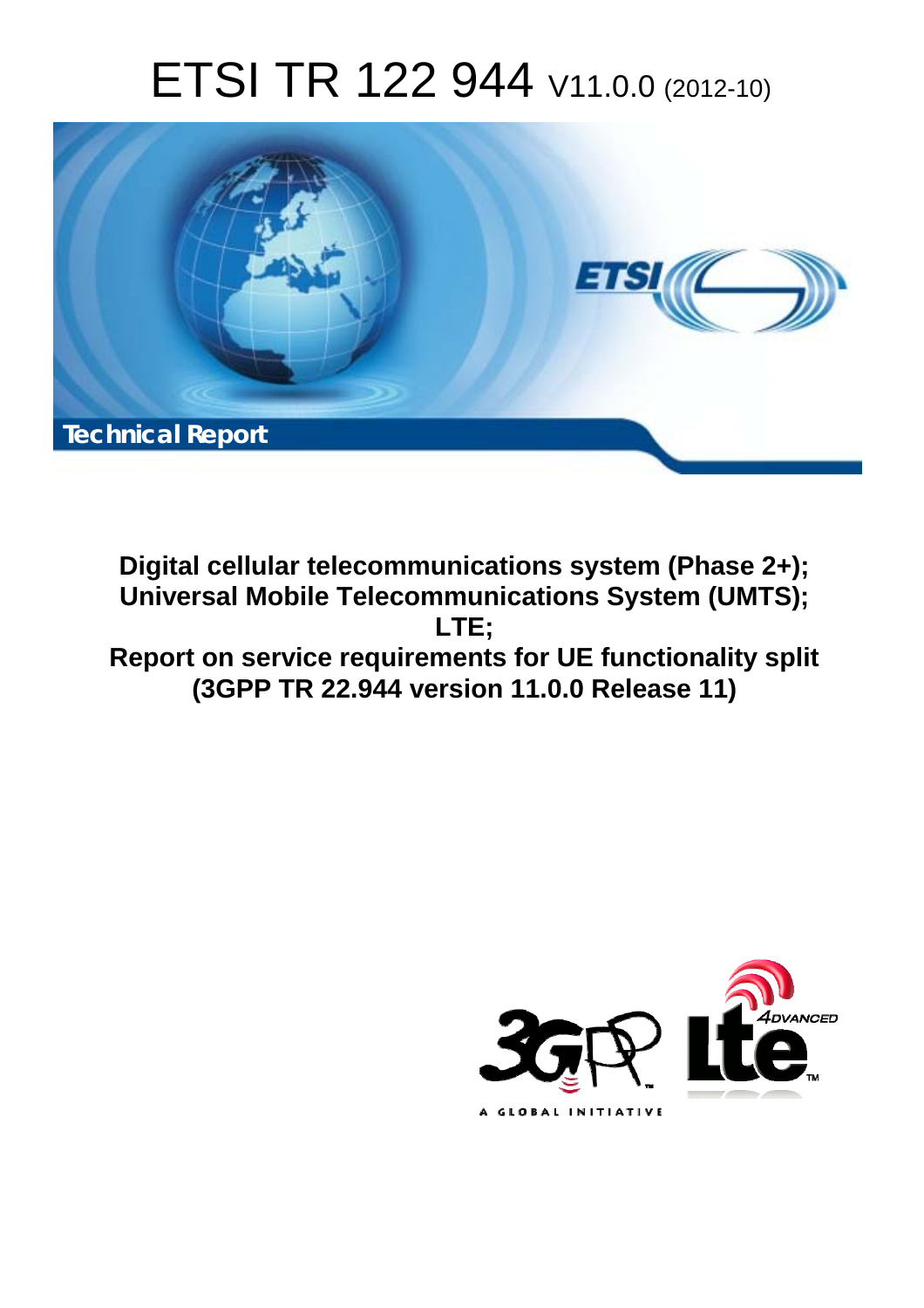Reference RTR/TSGS-0122944vb00

> Keywords GSM,LTE,UMTS

#### *ETSI*

#### 650 Route des Lucioles F-06921 Sophia Antipolis Cedex - FRANCE

Tel.: +33 4 92 94 42 00 Fax: +33 4 93 65 47 16

Siret N° 348 623 562 00017 - NAF 742 C Association à but non lucratif enregistrée à la Sous-Préfecture de Grasse (06) N° 7803/88

#### *Important notice*

Individual copies of the present document can be downloaded from: [http://www.etsi.org](http://www.etsi.org/)

The present document may be made available in more than one electronic version or in print. In any case of existing or perceived difference in contents between such versions, the reference version is the Portable Document Format (PDF). In case of dispute, the reference shall be the printing on ETSI printers of the PDF version kept on a specific network drive within ETSI Secretariat.

Users of the present document should be aware that the document may be subject to revision or change of status. Information on the current status of this and other ETSI documents is available at <http://portal.etsi.org/tb/status/status.asp>

If you find errors in the present document, please send your comment to one of the following services: [http://portal.etsi.org/chaircor/ETSI\\_support.asp](http://portal.etsi.org/chaircor/ETSI_support.asp)

#### *Copyright Notification*

No part may be reproduced except as authorized by written permission. The copyright and the foregoing restriction extend to reproduction in all media.

> © European Telecommunications Standards Institute 2012. All rights reserved.

**DECT**TM, **PLUGTESTS**TM, **UMTS**TM and the ETSI logo are Trade Marks of ETSI registered for the benefit of its Members. **3GPP**TM and **LTE**™ are Trade Marks of ETSI registered for the benefit of its Members and of the 3GPP Organizational Partners.

**GSM**® and the GSM logo are Trade Marks registered and owned by the GSM Association.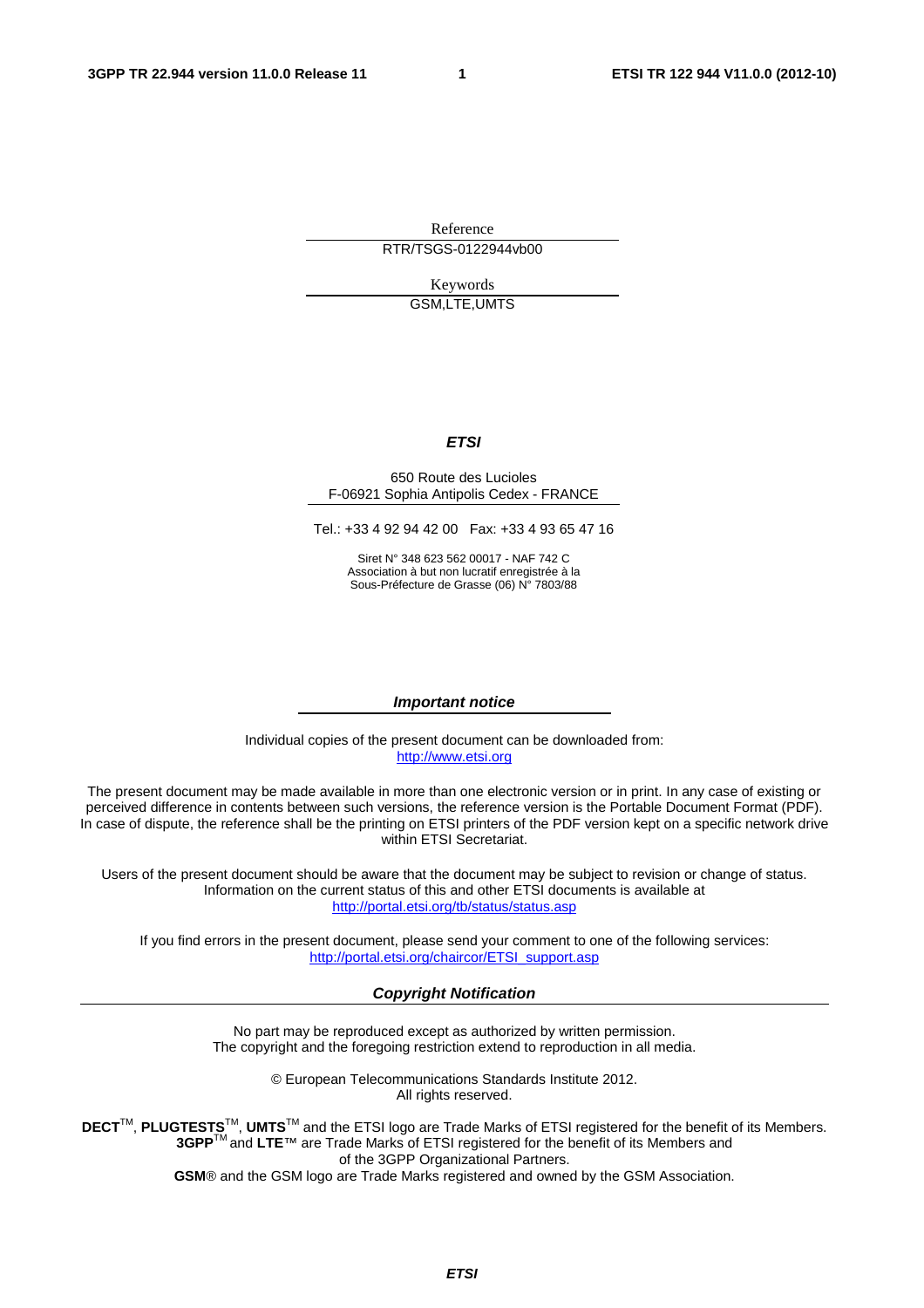### Intellectual Property Rights

IPRs essential or potentially essential to the present document may have been declared to ETSI. The information pertaining to these essential IPRs, if any, is publicly available for **ETSI members and non-members**, and can be found in ETSI SR 000 314: *"Intellectual Property Rights (IPRs); Essential, or potentially Essential, IPRs notified to ETSI in respect of ETSI standards"*, which is available from the ETSI Secretariat. Latest updates are available on the ETSI Web server ([http://ipr.etsi.org\)](http://webapp.etsi.org/IPR/home.asp).

Pursuant to the ETSI IPR Policy, no investigation, including IPR searches, has been carried out by ETSI. No guarantee can be given as to the existence of other IPRs not referenced in ETSI SR 000 314 (or the updates on the ETSI Web server) which are, or may be, or may become, essential to the present document.

### Foreword

This Technical Report (TR) has been produced by ETSI 3rd Generation Partnership Project (3GPP).

The present document may refer to technical specifications or reports using their 3GPP identities, UMTS identities or GSM identities. These should be interpreted as being references to the corresponding ETSI deliverables.

The cross reference between GSM, UMTS, 3GPP and ETSI identities can be found under [http://webapp.etsi.org/key/queryform.asp.](http://webapp.etsi.org/key/queryform.asp)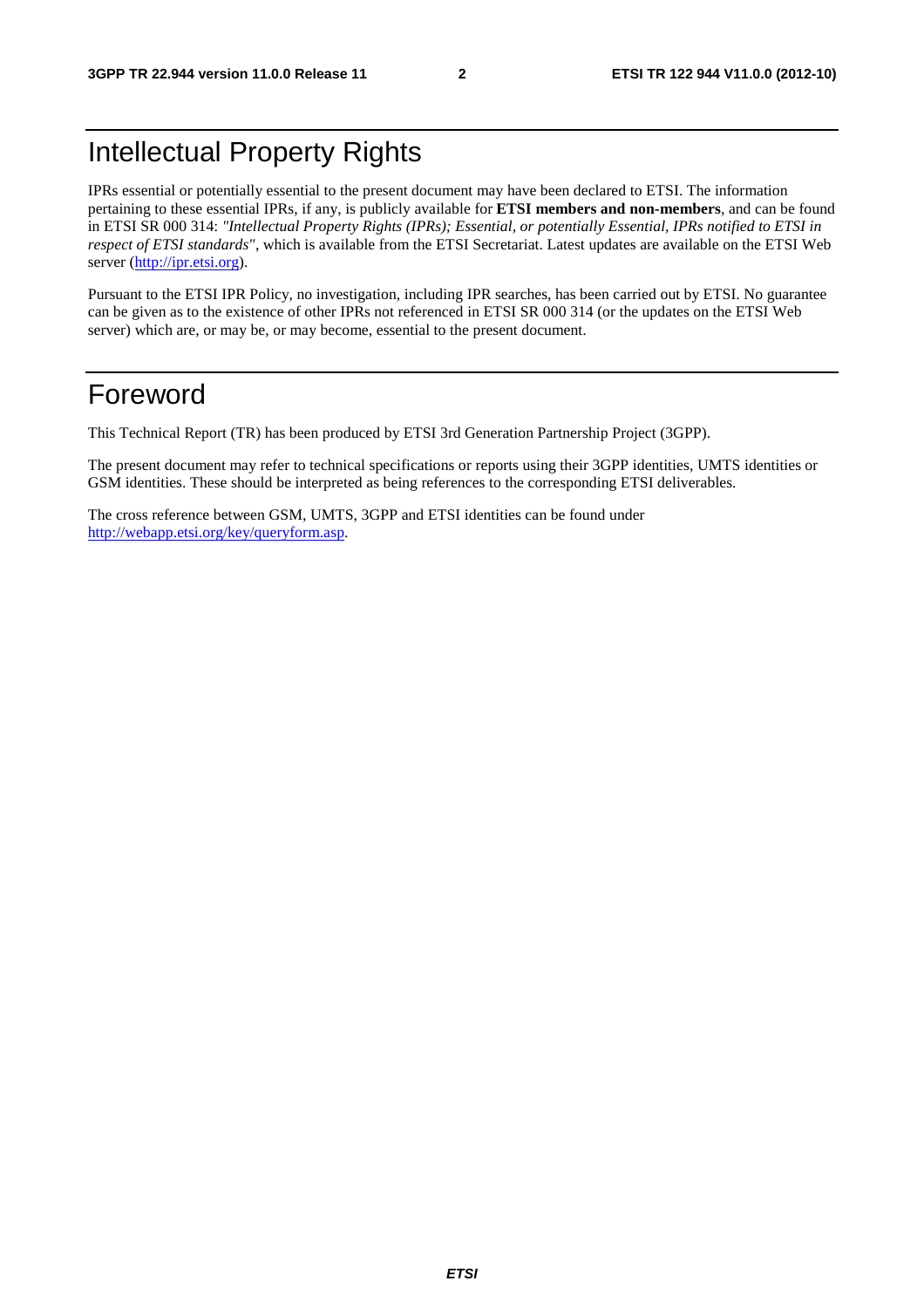$\mathbf{3}$ 

### Contents

| 1                                               |  |                                                                     |  |  |  |  |
|-------------------------------------------------|--|---------------------------------------------------------------------|--|--|--|--|
| 2                                               |  |                                                                     |  |  |  |  |
| 3<br>3.1<br>3.2                                 |  |                                                                     |  |  |  |  |
| 4<br>4.1<br>4.2<br>4.3                          |  |                                                                     |  |  |  |  |
| 5<br>5.1<br>5.2<br>5.3<br>5.3.1<br>5.3.2<br>5.4 |  |                                                                     |  |  |  |  |
| Annex A:                                        |  |                                                                     |  |  |  |  |
| <b>Annex B:</b>                                 |  | Scenarios for possible functionality split for the Circuit domain14 |  |  |  |  |
| Annex C:                                        |  |                                                                     |  |  |  |  |
|                                                 |  |                                                                     |  |  |  |  |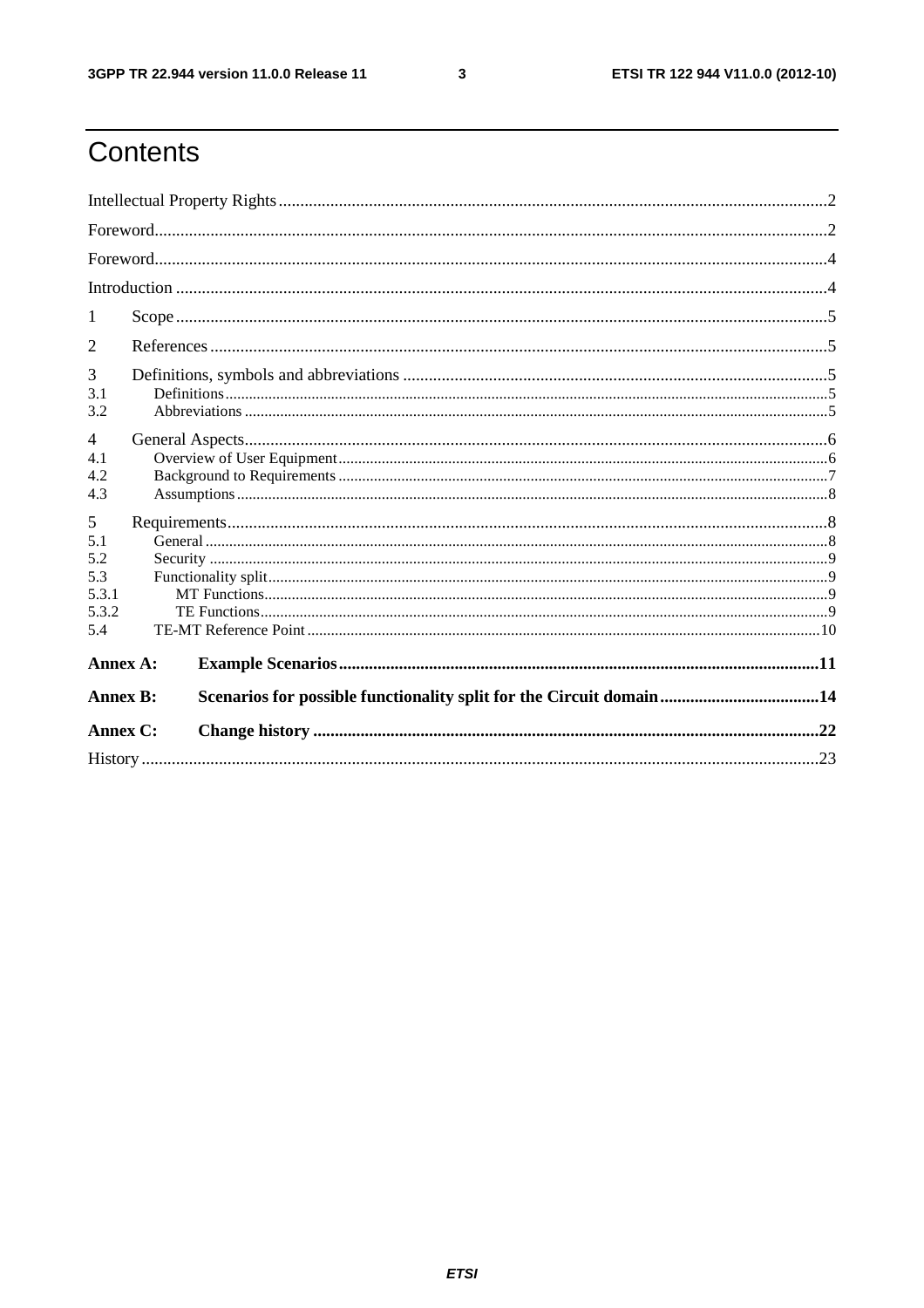### Foreword

This Technical Report has been produced by the  $3<sup>rd</sup>$  Generation Partnership Project (3GPP).

The contents of the present document are subject to continuing work within the TSG and may change following formal TSG approval. Should the TSG modify the contents of the present document, it will be re-released by the TSG with an identifying change of release date and an increase in version number as follows:

Version x.y.z

where:

- x the first digit:
	- 1 presented to TSG for information;
	- 2 presented to TSG for approval;
	- 3 or greater indicates TSG approved document under change control.
- y the second digit is incremented for all changes of substance, i.e. technical enhancements, corrections, updates, etc.
- z the third digit is incremented when editorial only changes have been incorporated in the document.

### Introduction

The future environment will be characterised by features such as multimedia services and the convergence of 3GPP systems and the Internet. In this environment the total User Equipment used to access 3GPP services may be implemented over a number of physical devices. For example the User Equipment may include a PC or PDA with appropriate client software as well as a separate module containing radio protocols and other elements. These cases are referred to under the term 'UE Functionality Split' or just 'UE Split'.

This report identifies scenarios and requirements for UE Functionality Split.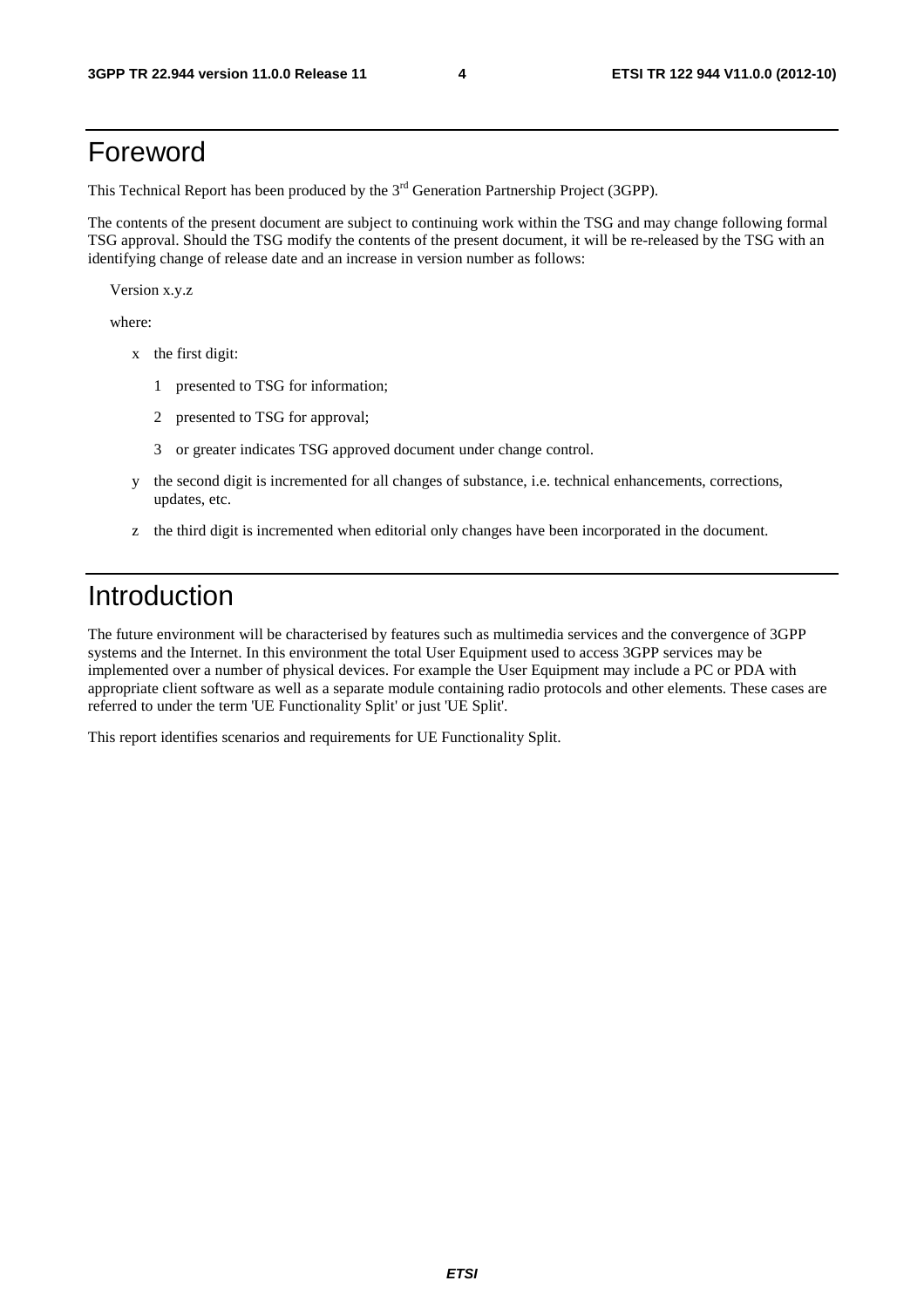### 1 Scope

This report identifies scenarios and requirements for UEs with functionality split over multiple devices. Scenarios that are required to be supported in the standard are defined in detail. The requirements in this report should enable interoperability between user equipment components from different vendors. This report is not intended to identify all possible or permitted functionality splits. Certain splits of functionality may be prohibited for security or other reasons. This report does not identify all prohibited scenarios.

### 2 References

The following documents contain provisions which, through reference in this text, constitute provisions of the present document.

- References are either specific (identified by date of publication, edition number, version number, etc.) or non-specific.
- For a specific reference, subsequent revisions do not apply.
- For a non-specific reference, the latest version applies. In the case of a reference to a 3GPP document (including a GSM document), a non-specific reference implicitly refers to the latest version of that document *in the same Release as the present document*.
- [1] 3GPP TS 21.905: "Vocabulary for 3GPP Specifications".
- [2] 3GPP TS 22.060: "General Packet Radio Service (GPRS); Service Description; Stage 1".
- [3] 3GPP TS 22.228: "Service Requirements for the IP Multimedia; Core Network Subsystem; Stage 1".
- [4] 3GPP TS 23.101: "General UMTS Architecture".
- [5] 3GPP TS 24.002: "GSM-UMTS Public Land Mobile Network (PLMN) access reference configuration".

### 3 Definitions, symbols and abbreviations

### 3.1 Definitions

**User Equipment Combination:** All the user equipment that is connected and used together in a particular scenario. For example a user equipment combination may consist of an MT and all the TEs that are connected to that MT.

**User Equipment Component:** Any one of a number of separate components of user equipment. User equipment components include MTs and TEs.

### 3.2 Abbreviations

For the purposes of the present document, the following abbreviations apply:

| <sub>CC</sub> | Call Control                                      |
|---------------|---------------------------------------------------|
| <b>CCC</b>    | Call Control Client                               |
| <b>CS</b>     | Circuit Switched                                  |
| DT            | Data Termination                                  |
| <b>IMEI</b>   | International Mobile Station Equipment Identities |
| <b>IMS</b>    | IP Multimedia Core Network Subsystem              |
| <b>IMSI</b>   | International Mobile Subscriber Identifier        |
| <b>IPAF</b>   | IP Adaptation Function                            |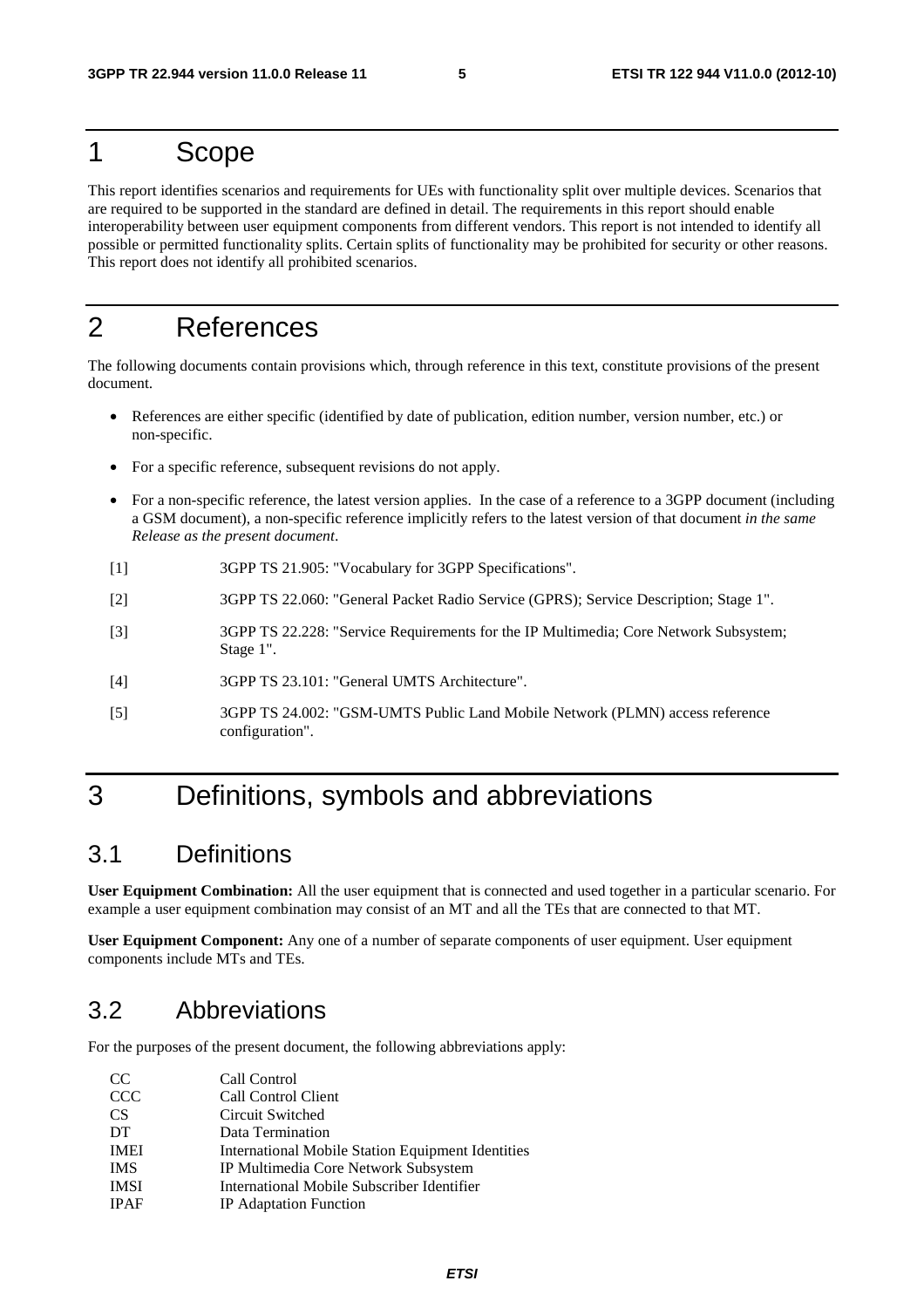| <b>IMC</b>  | <b>IMS</b> Media Coding                |
|-------------|----------------------------------------|
| <b>IPDT</b> | <b>IP</b> Data Termination             |
| <b>ISIM</b> | <b>IMS SIM</b>                         |
| LAN         | Local Area Network                     |
| <b>MAC</b>  | <b>Medium Access Control</b>           |
| MМ          | <b>Mobility Management</b>             |
| МT          | Mobile Terminal                        |
| PС          | Personal Computer                      |
| <b>PCM</b>  | <b>Pulse Code Modulation</b>           |
| <b>PDP</b>  | Packet Data Protocol                   |
| <b>PDA</b>  | Personal Digital Assistant             |
| PS.         | Packet Switched                        |
| <b>RAN</b>  | Radio Access Network                   |
| <b>RR</b>   | Radio Resource                         |
| SС          | SIP client                             |
| SIM         | <b>Subscriber Identity Module</b>      |
| SМ          | <b>Session Management</b>              |
| SMC         | <b>Session Management Client</b>       |
| <b>TAF</b>  | <b>Terminal Adaptation Function</b>    |
| TE          | <b>Terminal Equipment</b>              |
| <b>TMSI</b> | Temporary Mobile Subscriber Identifier |
| UE          | User Equipment                         |
| UICC        | <b>UMTS</b> Integrated Circuit Card    |
| <b>USIM</b> | UMTS SIM                               |
|             |                                        |

### 4 General Aspects

### 4.1 Overview of User Equipment

3GPP user equipment may take many forms. One case is that all the user equipment is integrated in to a single physical device. This report deals with cases where several different components make up the whole user equipment combination. An example is illustrated below. This illustration is only meant to introduce concepts and not imply any limitations or physical form for user equipment.



**Figure 1: User Equipment Combination** 

The user equipment combination contains at least one MT and may also contain one or more TEs.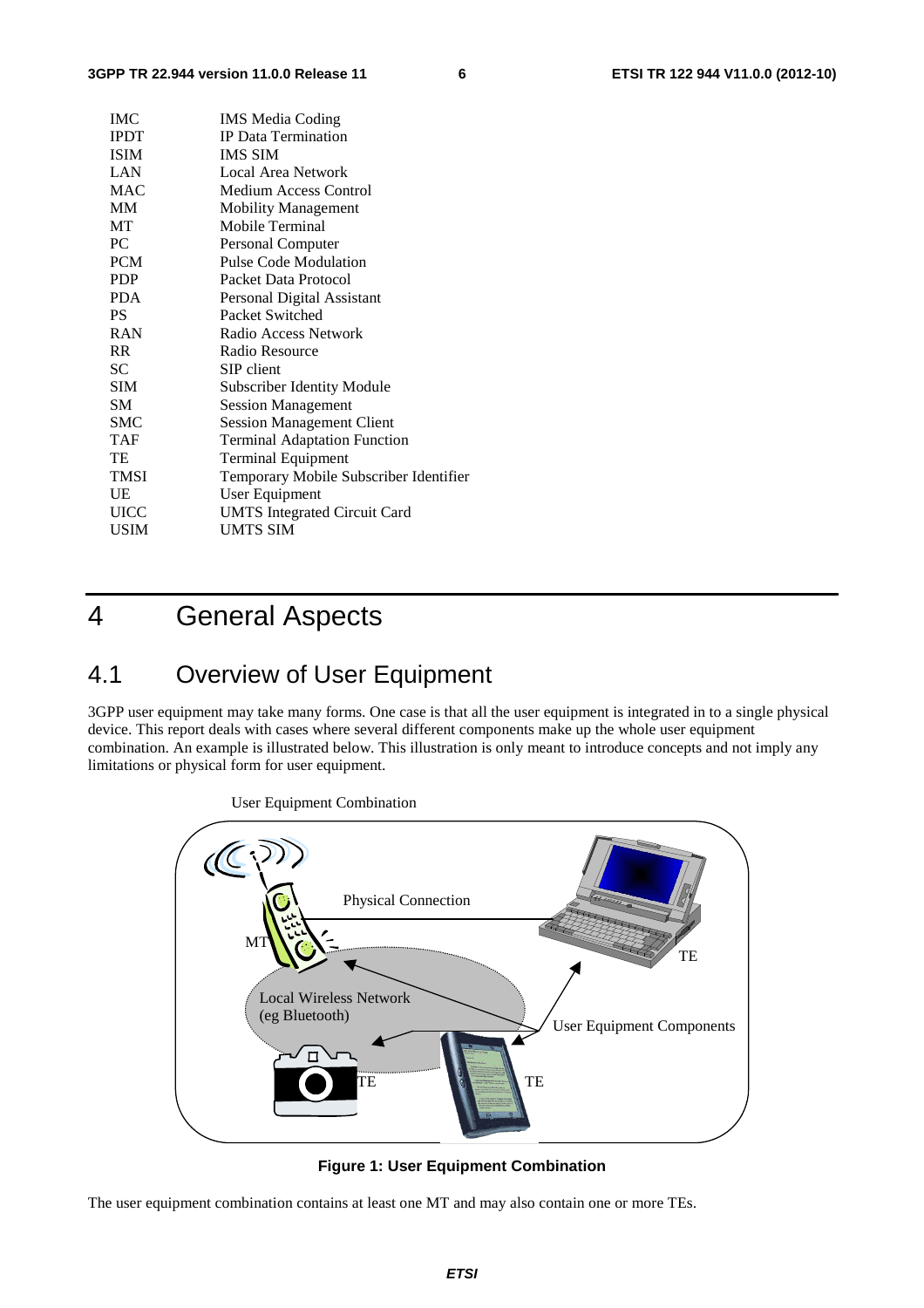### 4.2 Background to Requirements

The support of UE-functionality split in 3GPP should aim to exploit technology trends and to promote the convergence of 3GPP technologies with Internet and computing technologies. The objective of this report is to identify a scenario which is seen as being particularly important for the success of the 3GPP system. The scenario should:

- correspond to likely physical scenario for available equipment
- offer attractive commercial opportunities
- be simple enough to allow requirements capture and technical specifications to be completed
- align with other standards (e.g. Bluetooth, PC-Card) and common industry practice (e.g. major operating systems) where appropriate

Allowing some 3GPP related applications to be implemented on TEs separate from the MT offers advantages such as:

- Ability for applications to evolve without changing hardware or firmware. This will improve service velocity.
- Ability of 3GPP applications to integrate with a user"s other business, entertainment and communications tools.
- Allowing 3GPP applications to take advantage of the physical characteristics of computer (e.g. large display, memory, processing power)
- Ability to use hardware built into the TE (eg speaker, microphone) for input and output.
- Integration of emerging wireless LAN technologies (e.g. Bluetooth, 802.11b) with 3GPP networks

This will facilitate the development of applications in the TE that use 3GPP services independently of the specific 3GPP defined radio module being used. For example the application developer should not need to write different applications for 3GPP defined radio modules made by different vendors.

The scenario considered is shown in Figure 1. In this case, multiple independent applications that are possibly being used by independent users employ one subscription and its information is stored in one UICC as shown in Fig. 1. The user(s) identity is possibly different from the subscribers' identity.



#### **Figure 2: Multiple applications and/or users with one subscriber identity.**

Note: The single TE associated with a single MT scenario is a special case of this scenario.

In this case the restriction is that only a single subscription on the UICC may be active. In this release a subscription consists of a SIM/USIM for non-IMS subscribers or a ISIM/USIM pair for IMS subscribers.

Examples of where scenario 1 is useful include:

- A PC or PDA contains a 3GPP defined radio module to allow it to access 3GPP services. The module may be a (semi)permanent part of the PC or PDA (similar to an embedded modem) or a removable module such as a PC card.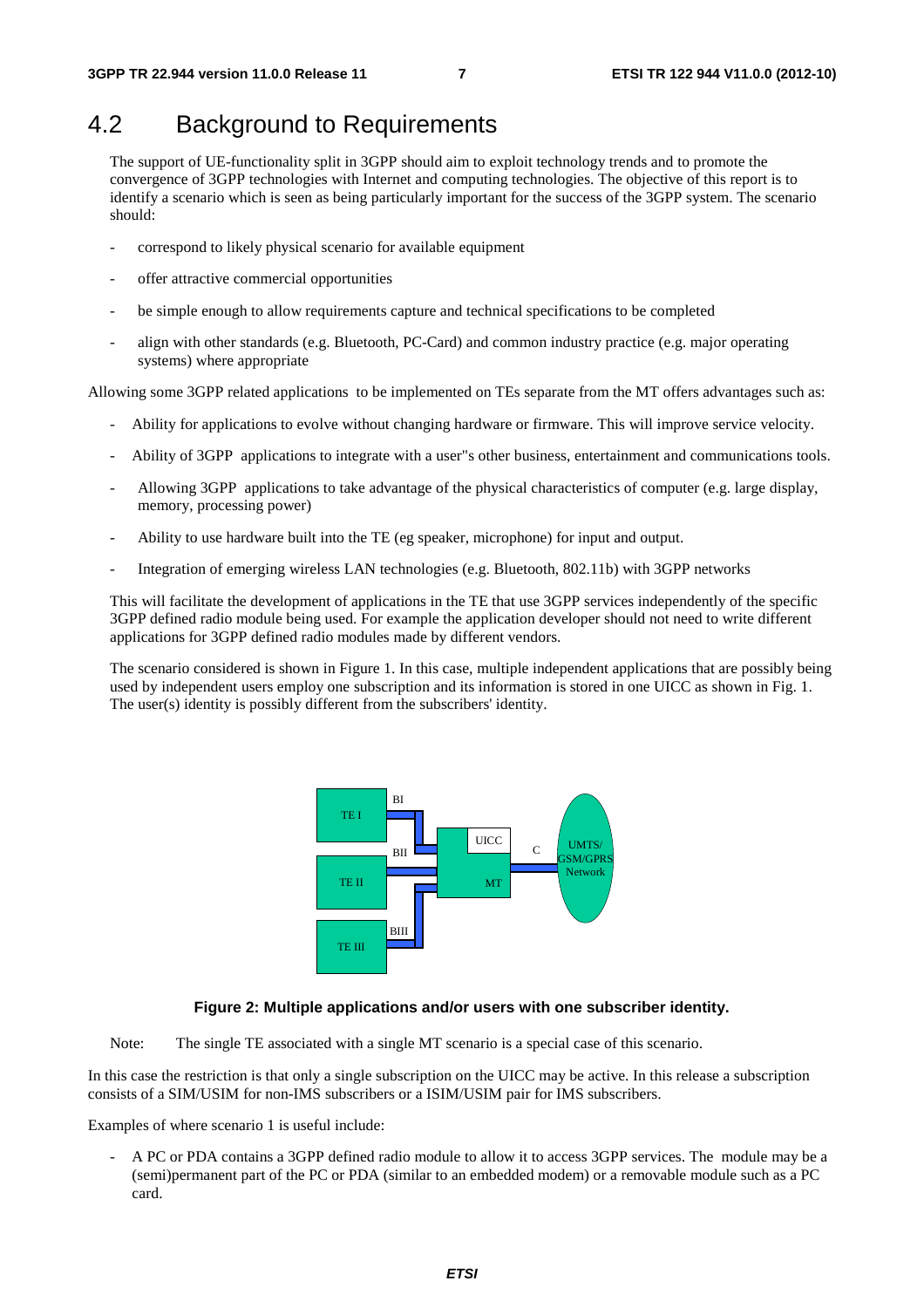### 4.3 Assumptions

The following assumptions are made:

- a The transport link between the TE and MT functions of the UE is not necessarily secure.
- b A SIM/USIM application resident on a UICC is required to access the 3GPP system . Only a single USIM on a UICC can be active at any time (multiple USIMs can be located on a UICC).
- c Charging is linked to one particular USIM.
- d The secret key and the authentication algorithm cannot be transferred out from the USIM.
- e The UICC must be present during the entire duration of the call. Periodic UICC presence detection is mandatory during a call.
- f Requirements identified in [3] regarding the ISIM must be fulfilled.
- *Note: In particular the following requirement from [3] is relevant:* 'For this release of UE-split the USIM and the ISIM shall reside on the same UICC (i.e., the ISIM application shall require the presence of a USIM application on the same UICC). This shall not preclude the possibility in later releases of having an ISIM in a UICC that does not contain a USIM.'
- Note: The following maybe later moved into an appropriate stage 2 document if considered necessary. The functionality split required in this case corresponds to generic way computers treat other types of network interface cards. In this configuration the basic 3GPP protocols are implemented in the 3GPP defined radio module (see figure below). The computer contains the following elements:
- *driver software to control the 3GPP radio module and interface it to the computer operating system*
- software applications using network protocols (such as IP) which are routed to other computers via the card.



**Figure 3: Assumed Topology** 

### 5 Requirements

Requirements are identified for only the single active subscription for each TE-MT combination case. Requirements for the other more general cases may be added in later releases.

### 5.1 General

1 The functionality split proposed applies to Circuit Switched (CS) domain.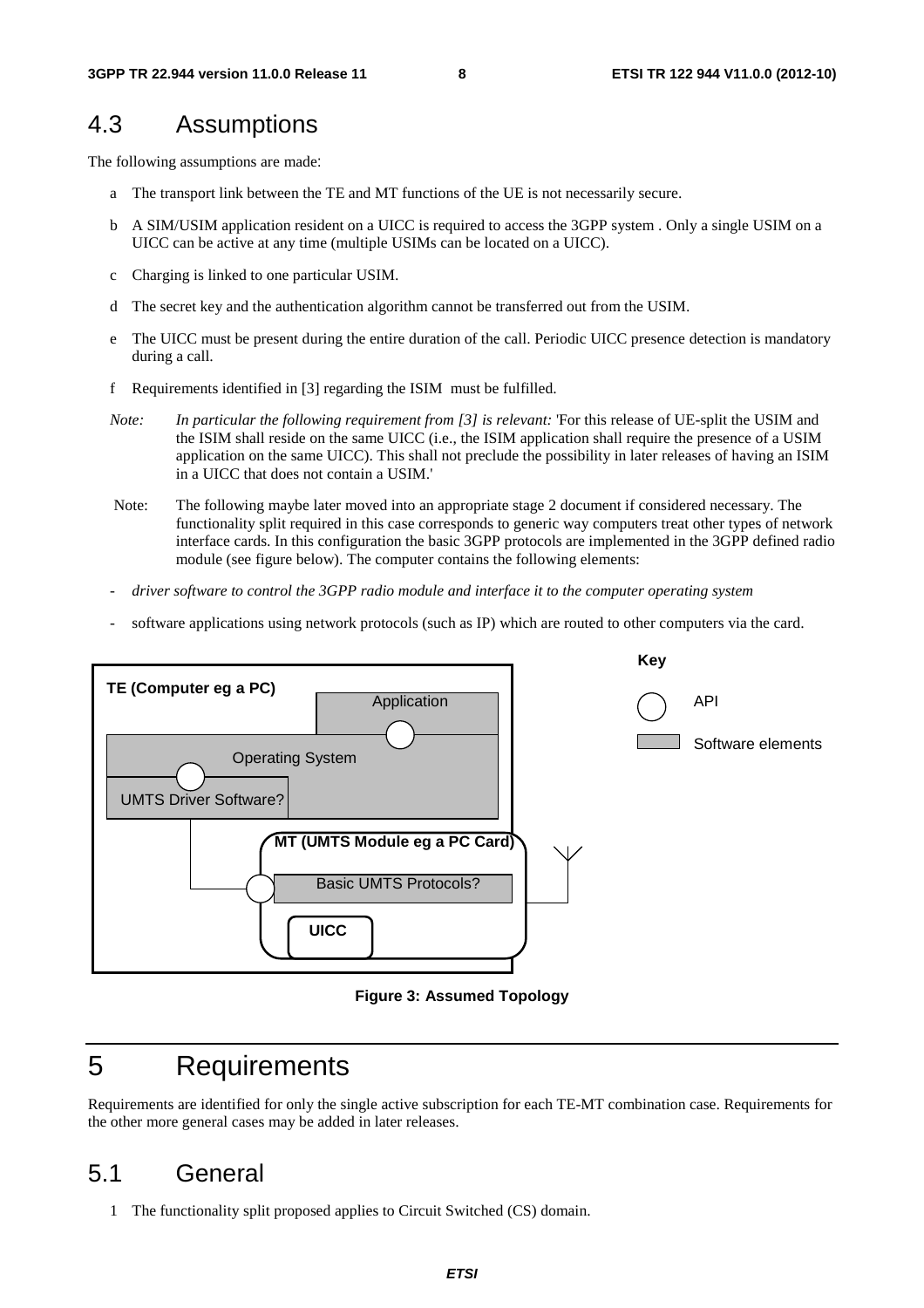- 2 The functionality split proposed applies to the Packet Switched (PS) domain.
- 3 The user should be able to control which MTs and TEs are part of their user equipment combination.
- 4 A standardized API for access to capabilities provided by an MT (TE) towards a TE (MT) across Operating Systems must be provided.
- 5 It must be possible to develop applications in the TE that use 3GPP services independently of the specific 3GPP defined radio module being used. For example the application developer should not need to write different applications for 3GPP defined radio modules made by different companies.
- 6 Control over those radio aspects as currently available with AT commands should be provided to the TE by the MT. Access to additional functions is not required.
- 7. Call control signalling (e.g. IMS SIP signalling) must not be run transparently through the MT by the TE in this Release. [Note: This requirement is FFS currently under review.].

### 5.2 Security

- 1. IMEI must be collocated with Mobility Management functions.
- 2. The USIM/SIM and if relevant the ISIM application must be a part of the MT.
- 3. The architecture for UE Functionality Split must provide a solution with equivalent or better security than the integrated (non-split) UE architecture. Particular attention should be paid to the origination point of call control signalling to ensure that the TE does not insert false information without detection in the MT or the network.
- 4. Access to any parts of the network must not be given to unauthorised entities.

### 5.3 Functionality split

### 5.3.1 MT Functions

- 1 Radio attachment to the 3GPP network.
- 2 Authenticating subscription(s) (including IMS subscription).
- 3 Communicating with the application(s) resident on the UICC on behalf of the TE.
- 4 Creation/activation/deactivation of additional PDP contexts on demand from a TE.
- 5 Transceiving PS data across the appropriate Radio Access Bearers with the RAN
- 6 Security
- 7 Call control (including call control for IMS) [Note: This requirement is FFS.]
- 8 Mobility Management function. Given this requirement, all relevant security-related identities (IMEI, IMSI, TMSI, etc.) must be located on the MT or UICC.

### 5.3.2 TE Functions

- 1 Control of hardware in the TE (speaker, microphones, video cameras, displays, etc.)
- 2 Access to services and capabilities provided by the MT. [Note: The services and capabilities provided by the MT which can be accessed by the TE are FFS].
- 3 Call control [Note: This requirement is FFS.]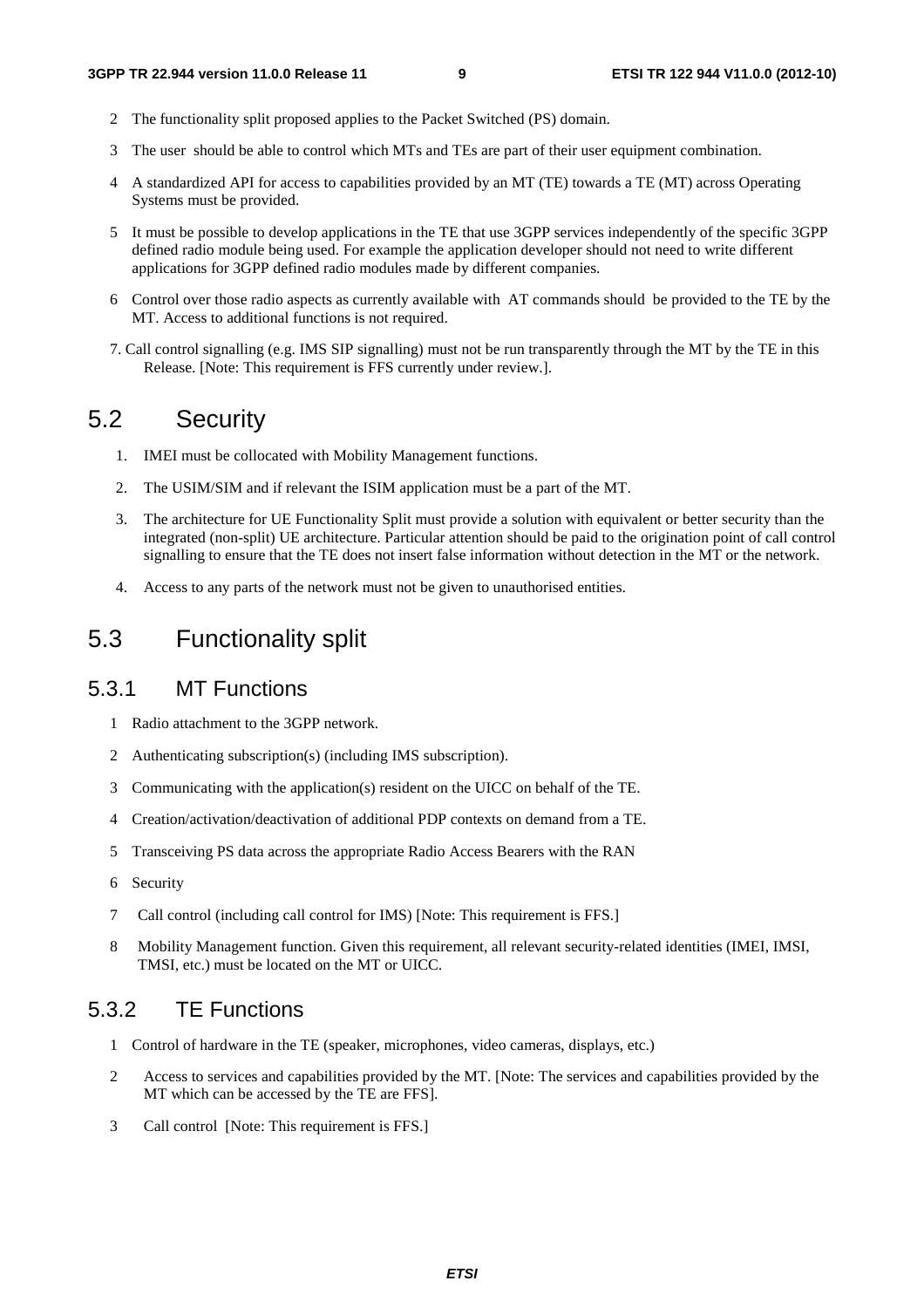### 5.4 TE-MT Reference Point

1. The interface between a TE and an MT uses the 27.007 and 27.005 AT command set. [Editor"s Note: Additional functionality may be added in the future.]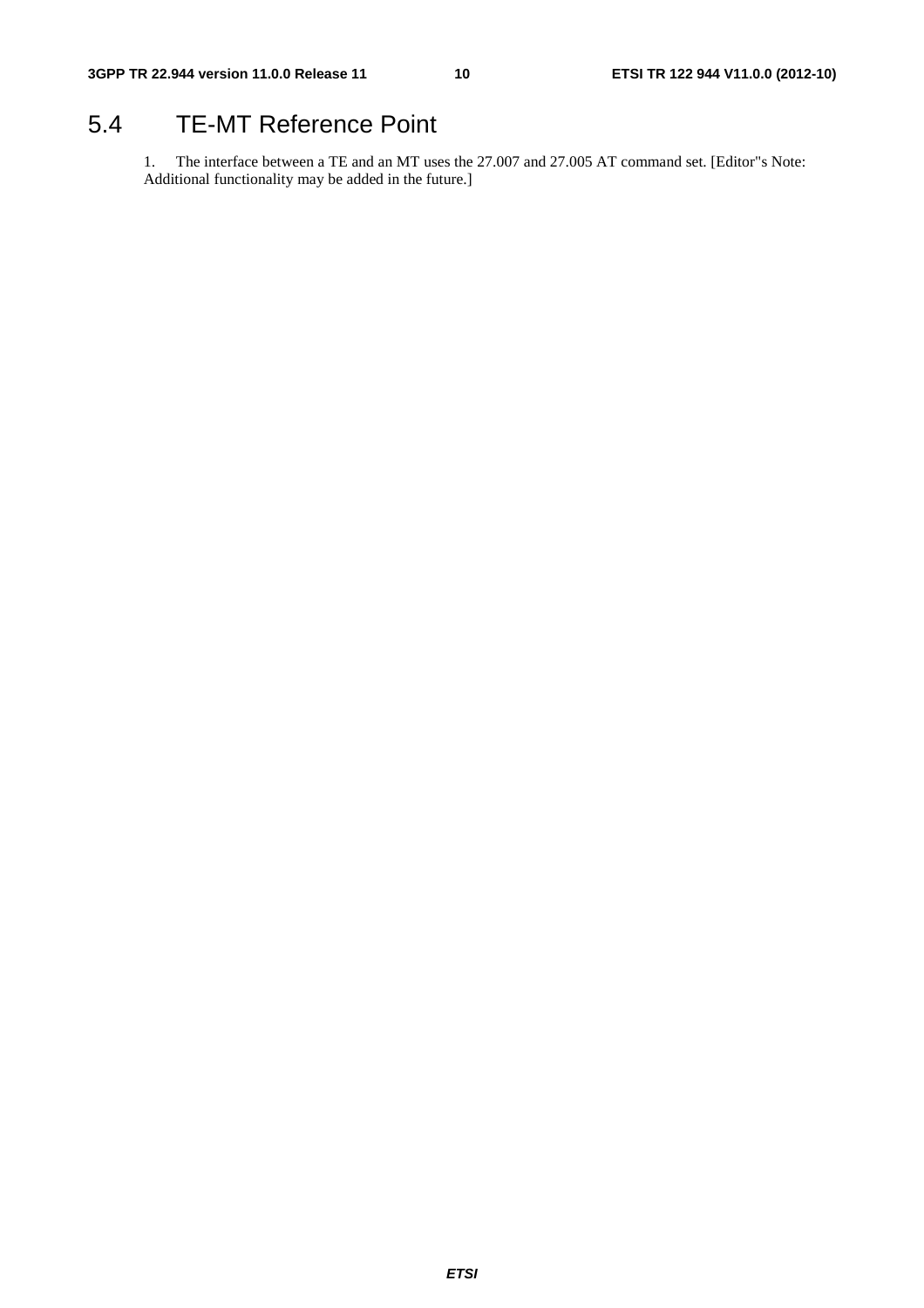### Annex A: Example Scenarios

These scenarios were studied and deferred to a later release. They are not enabled by the requirements outlined in this TR.

#### **Scenario 2**

In this case, multiple SIM/USIM applications are stored on the MT on a single UICC. Each application (that may be associated with its own unique user) has its own unique SIM/USIM associated with it. The billing is associated with the subscriber's identity stored in the SIM/USIM.



**Figure 1 - Multiple users, multiple 'borrowed' subscriber identities.** 

Editors Note: Release 99 allows multiple USIMs stored to be stored on a UICC but they cannot be all active at the same time. In Release 4, the support of logical channels on the UICC enables multiple USIM activation. However, for any registered UICC it is assumed that only one SIM/USIM can be active at any given time.

The scenarios discussed above can be divided into two categories based on the number of simultaneously active subscriptions per user equipment configuration. Scenario 1 and Scenario 2 are examples of cases where there is a single active subscription per UE. This implies that for these scenarios:

- 1) The user equipment combination shall contain only one active SIM/USIM.
- 2) The user equipment combination shall contain only one active MT.
- 3) All MTs and TEs in a particular user equipment combination shall be treated by the 3GPP system as being under the responsibility of the subscription identified by the active SIM/USIM. All charges made by 3GPP shall be directed to the subscriber identified by the SIM/USIM.
- Note: It is possible that charges that are not related to the 3GPP subscription may be treated differently for different TEs in the same user equipment combination. For example a user on a TE may access an Internet service which charges them based on a credit-card or a subscription that is not associated with 3GPP.
- Note: If a 3GPP subscriber permits a TE to be connected to their user equipment combination they shall be willing to accept any charges as a result of this. This is similar to the situation where you lend your phone to another person to allow them to make a call.

#### **Scenario 3**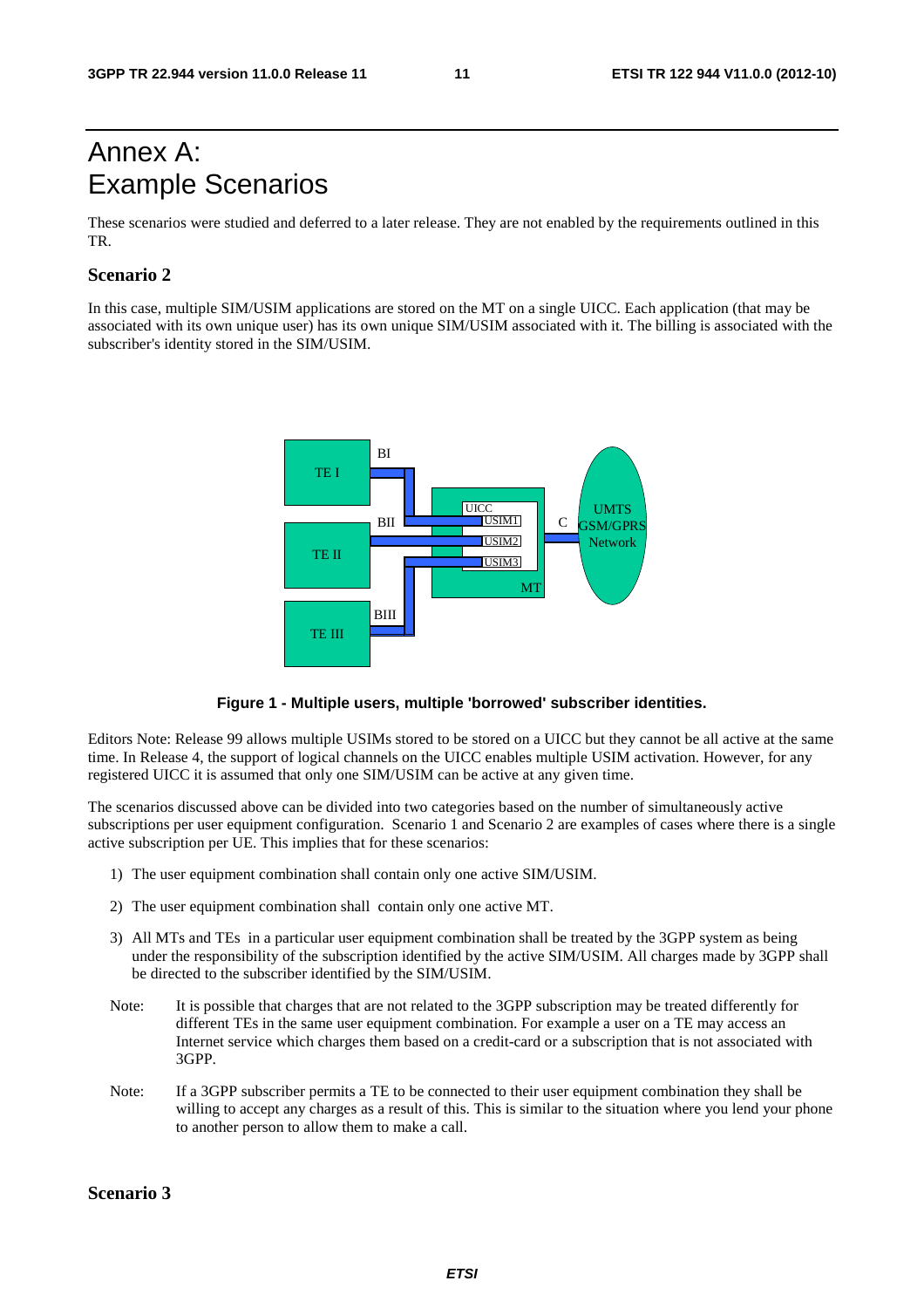In this case, every user uses subscription per device and each device (e.g. PC, PDA) have a UICC. The MT does not use an UICC, even if an UICC is physically present. In this case, each TE is independent and billed for separately. The MT in this case is used as transmitter with multiplexing capabilities and the CK and the IK are handled by the TEs





Due to security concerns this case is not possible, since USIM/SIM applications must be collocated with the Mobility Management on the MT. (It is assumed that the Mobility Management functions are located on the MT).

#### **Scenario 4**

In this scenario, every user has a subscription i.e. each user has one UICC that resides in a device  $(TE + MT)$  such as the mobile phone (like in case 3). However, the user may be able to transition (henceforth, handoff) into using a different MT (which has a UICC with a SIM/USIM application resident) as shown in the figure below.



**Figure 2: Hand-off to a 'borrowed' subscriber identity.** 

**Comments:** Hand-off during 'IDLE' state may be possible for CS/PS domains using existing services offered by each domain. Significant issues arise if this must be accomplished during 'active' state. The assumption is that the handoff is accomplished using existing supplementary services (call forwarding, explicit call transfer etc). This is under the assumption that after the handoff the functional split will be the same as the TE and MT split case discussed earlier.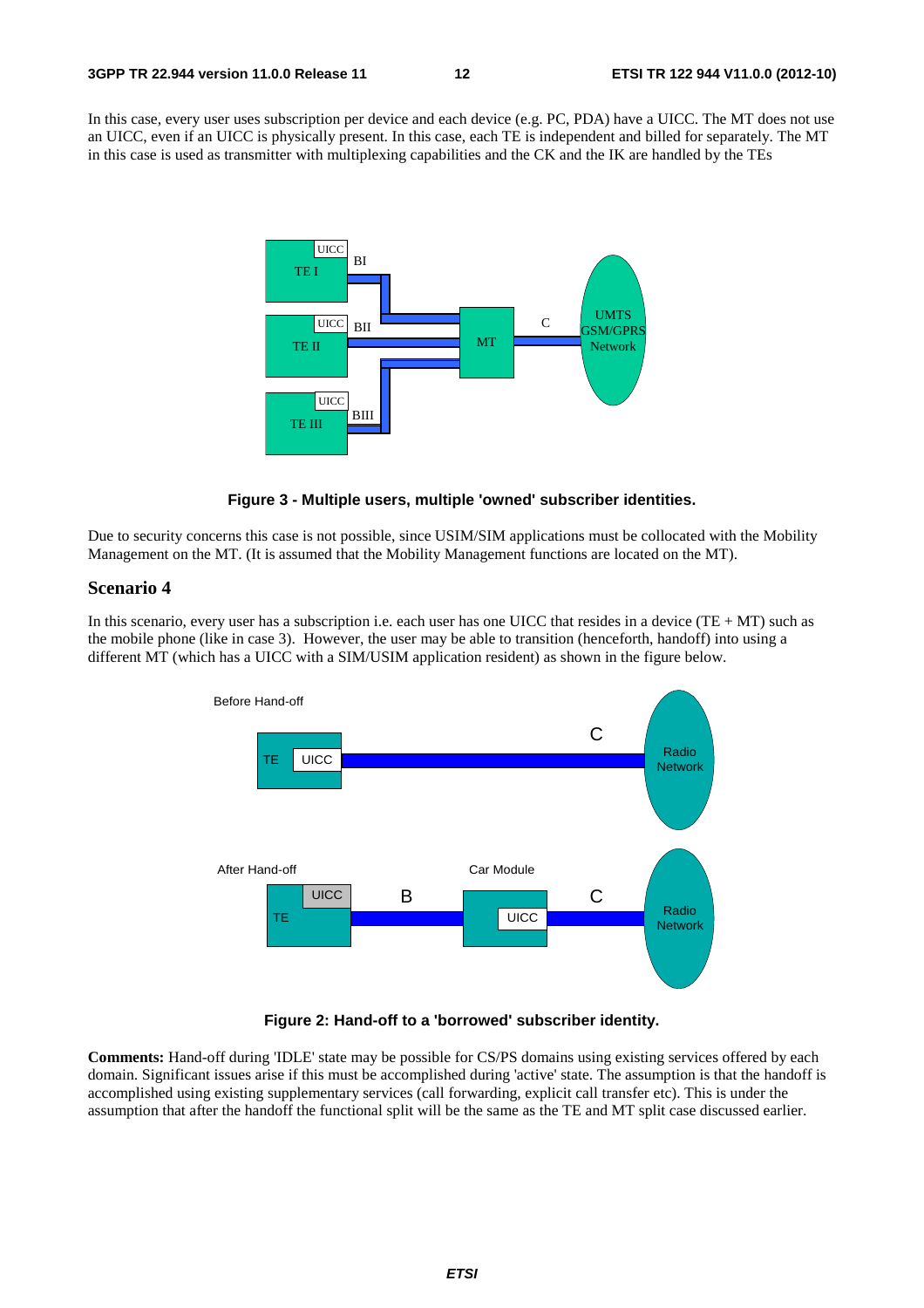

**Figure 3: Hand-off, but retain and lend 'own' subscriber identity.** 

In a variation of the scenario under consideration, it may conceivably be possible to use the UICC on the TE while using a borrowed MT. However, this is not possible since the USIM/SIM application and the MM funtion should be collocated and on the MT.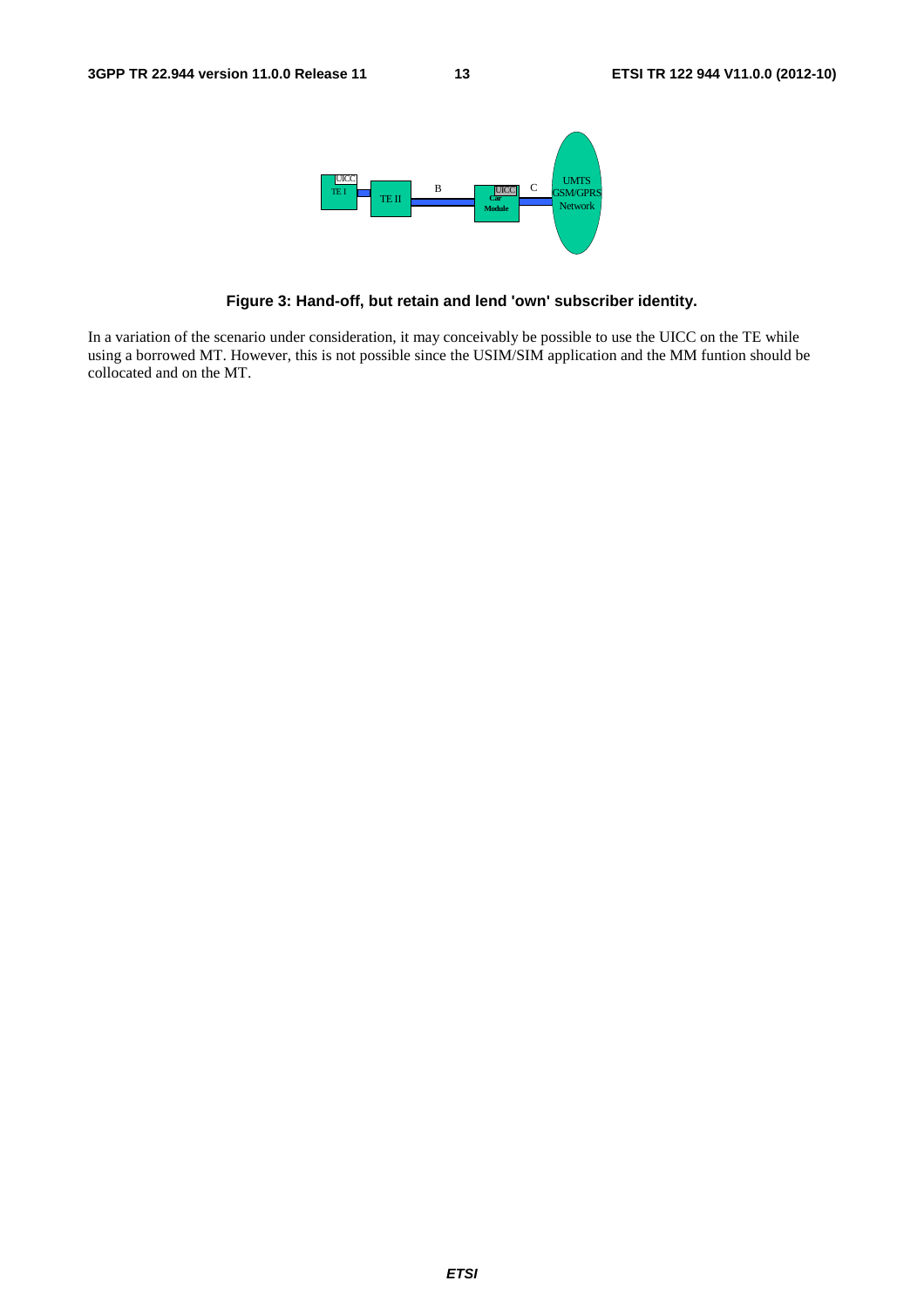### Annex B: Scenarios for possible functionality split for the Circuit domain

This annex identifies scenarios for possible functionality split for the Circuit domain. It is expected that these scenarios will aid in deciding the functionality splits to be supported. Note that the scenarios enumerated here may not be exhaustive yet and others may be added.

#### **B.1 Telephony**

This section deals with circuit-switched voice Telephony.

#### **B.1.1 Functional Elements**

The following functional elements are identified as being applicable to the Telephony service:

#### **B.1.1.1 Call Control and Mobility Management (CC&MM)**

The Call Control and Mobility Management entity is a C-plane function which supports the signalling for call control and mobility management. The actions of the CC&MM may be initiated directly by the user using a local HMI, or by a Call Control Client on a remote device.

#### **B.1.1.2 Call Control Client (CCC)**

The Call Control Client is a client that interfaces to the CC&MM to provide service. The protocol between the CCC and the CC&MM is an intermediate protocol that allows the CCC to signal its call setup and release requirements.

#### **B.1.1.3 Codec**

The codec is a U-plane entity responsible for applying the radio-interface voice coding to a PCM or analogue signal.

#### **B.1.1.4 Transducer**

The transducer a U-plane entity responsible for converting between physical sound waves and electrical signals.

#### **B.1.1.5 Radio Resource Layers (RR)**

The Radio Resource Layers cover the C-plane and the U-plane. They are responsible for all low-level protocols on the radio interface – including the MAC and physical layers.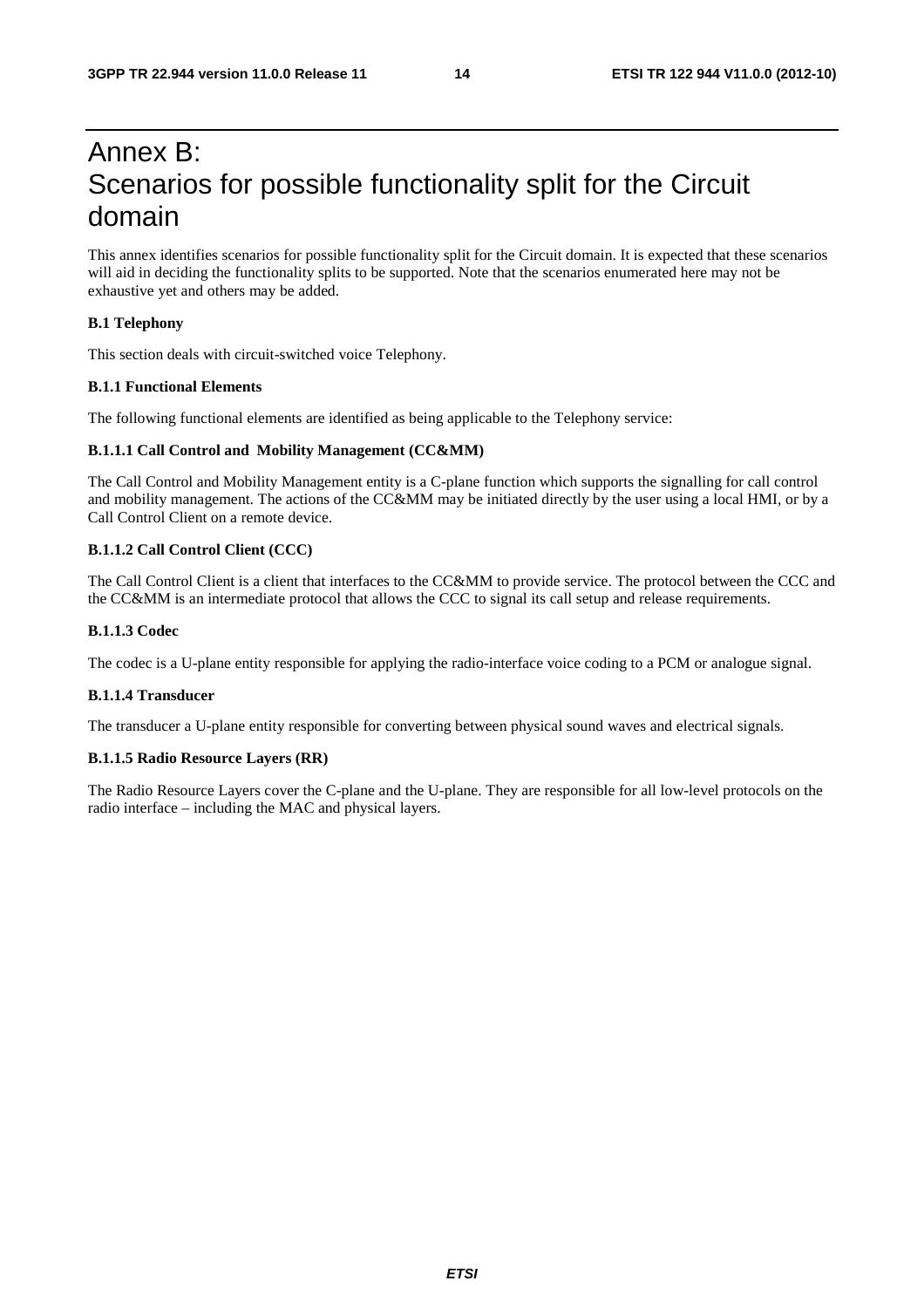#### **B.1.2 Telephony Scenarios**

#### **B.1.2.1 Telephony Scenario 1 - Headsets**

Telephony scenario 1 corresponds to the use of a headset to access the telephony service. Though a headset is not normally considered to be a TE, from a formal point of view it is an external device connected to the MT and therefore should strictly be included in the discussion. As the question of support for wireless headsets has frequently been mentioned in conjunction with UE-split it is felt necessary to include this scenario for completeness. The model presented is applicable to both wired and wireless headsets.

In Telephony Scenario 1 the TE only contains the transducer. All other functions are included in the MT.



**Telephony Scenario 1** 

#### **B.1.2.2 Telephony Scenario 2 – Telephony Control Application in TE**

This scenario corresponds to the use of a TE (a PC or a PDA) which contains a function to control telephony calls on behalf of the user. This might be a telephone dialler application linked to a contacts database. APIs like 'TAPI' are typically used to provide this interface to applications. On the R-interface the AT-command set provides some of the required functionality. In this scenario the user"s voice is still handled only in the MT.



#### **Telephony Scenario 2**

#### **B.1.2.3 Telephony Scenario 3 – Telephony Supported in TE**

In this scenario the HMI for the Telephony teleservice is supported in the TE. This may correspond to a user who uses their PC or PDA to initiate calls (the above scenario), but also wants to multiplex the audio component of their calls on to their PCs sound-channel so they can also use the PC"s MP3 or CD player via the same transducer.

The U-plane interface between the TE and the MT is assumed to be PCM or a similar light-weight encoding.

NOTE: This scenario raises the interesting question of TE-split! In this case it is likely the transducer is not physically integrated with the TE, but is in fact a headset connected to the TE. At this level of modelling it is assumed that the internal structure of the TE (even if it is itself made up of several components) is not important provided this doesn"t change the TE-MT interface.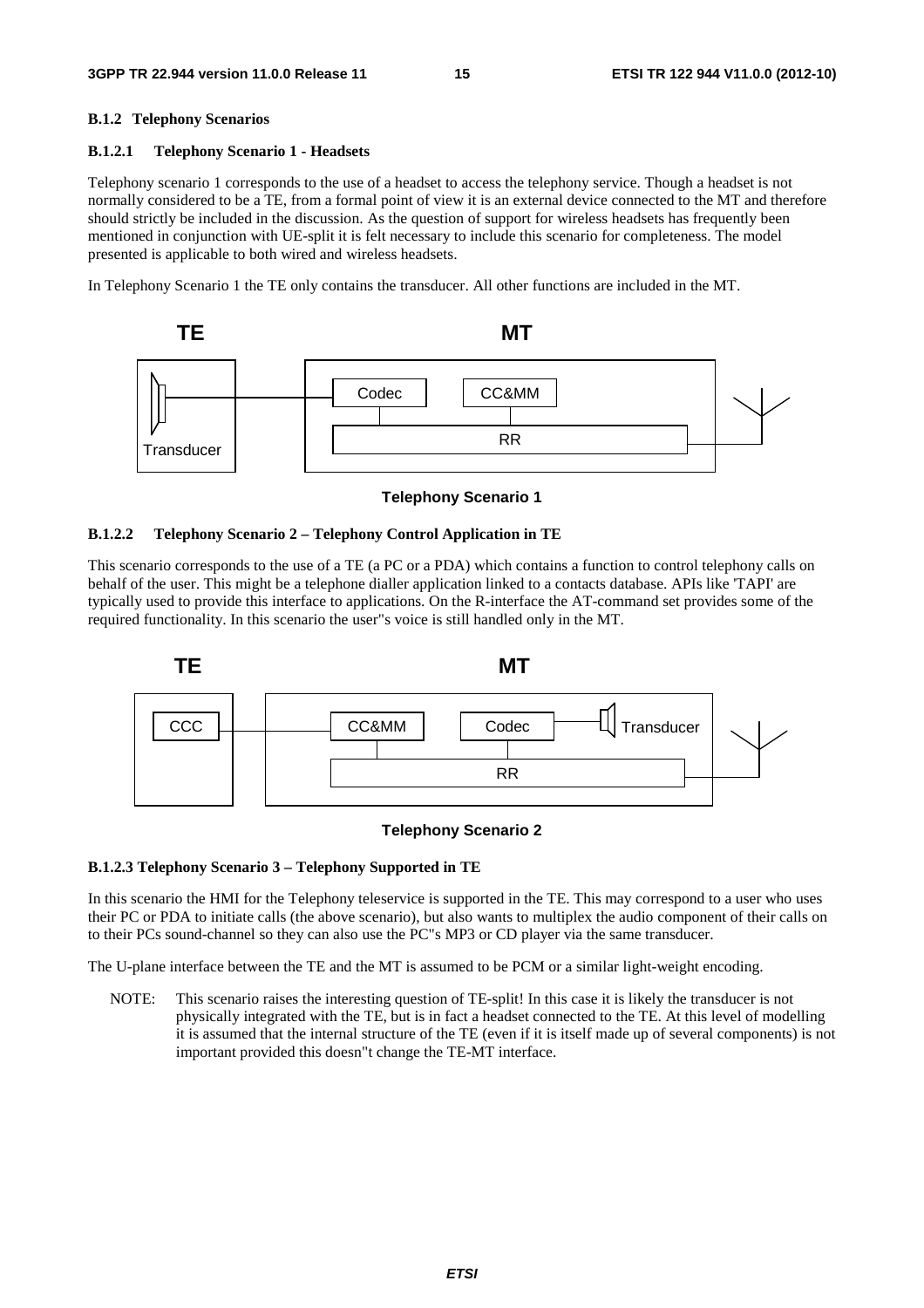

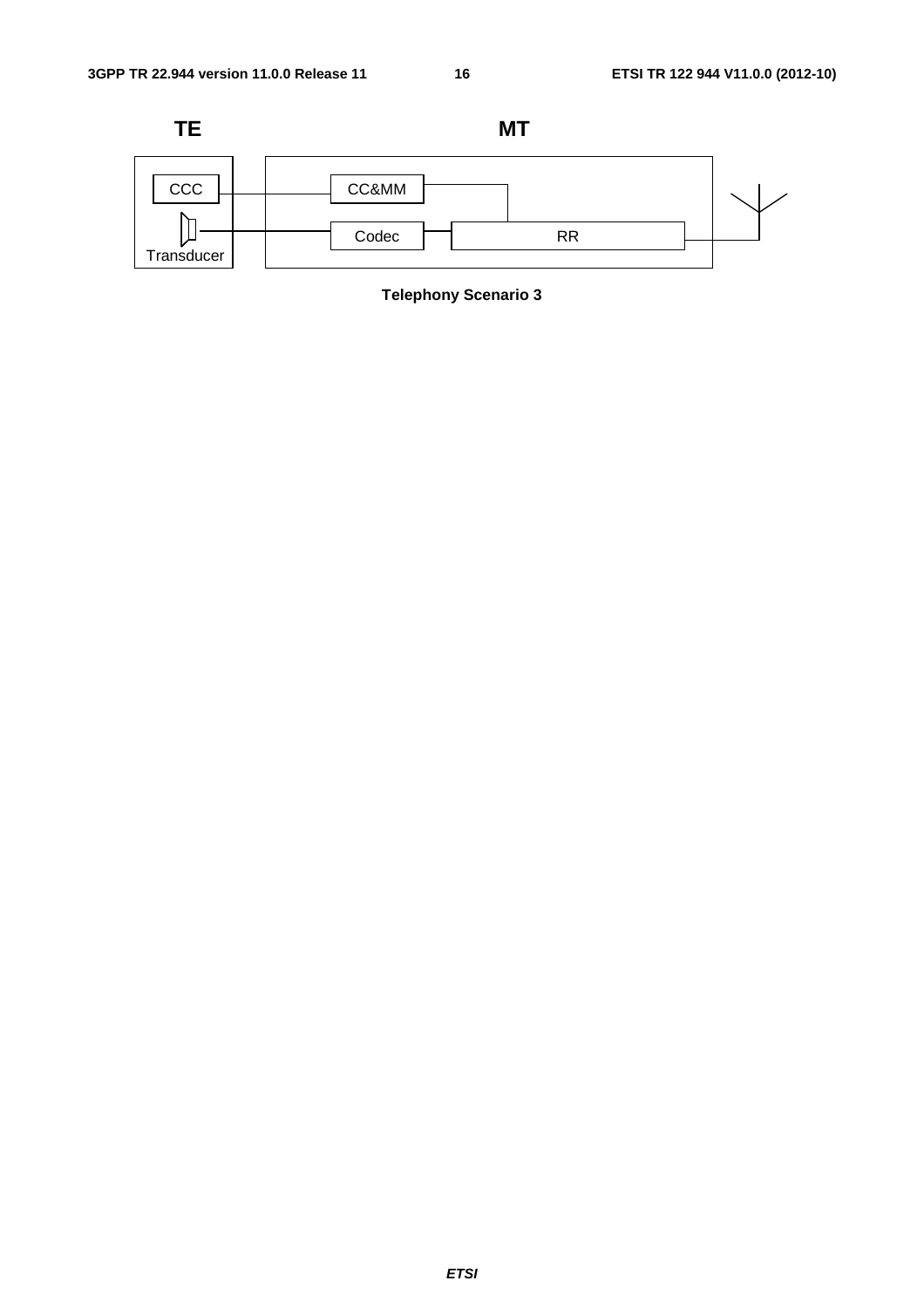#### **B.2 Circuit Bearer Services**

This section deals with the circuit-mode data bearer services

#### **B.2.1 Functional Elements**

The following functional elements are identified as being applicable to the Circuit Bearer Services:

#### **B.2.1.1 Call Control and Mobility Management (CC&MM)**

As for telephony.

#### **B.2.1.2 Call Control Client (CCC)**

As for Telephony

#### **B.2.1.3 Terminal Adaptation Function (TAF)**

The TAF maps the data format on the R-interface in to the format needed for the bearer.

#### **B.2.1.4 Data Termination (DT)**

The data termination is the end-point in the user-equipment for the bearer service. The DT is outside the scope of the 3GPP standard.

#### **B.2.1.5 Radio Resource Layers (RR)**

As for Telephony

#### **B.2.2 Circuit Bearer Scenarios**

#### **B.2.2.1 Circuit Bearer Scenario 1 – PC or PDA Access**

This scenario corresponds to a PC or PDA that uses the circuit bearer service. This scenario is supported by the existing R-interface standards.



**Circuit Bearer Scenario 1**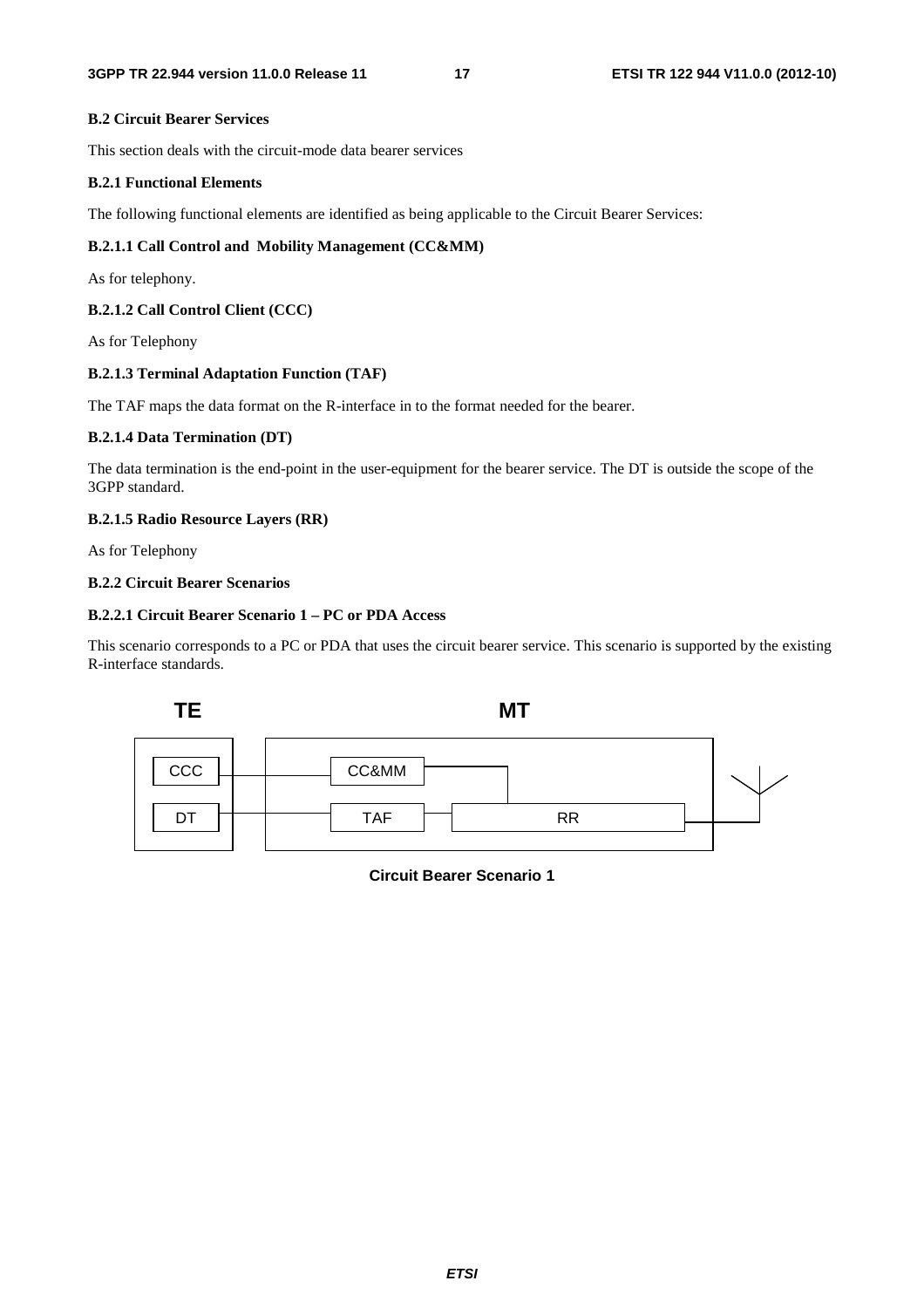#### **B**.**4. Packet-Based Data Scenarios**

#### **B.4.1. Functional Elements**

#### **B.4.1.1 Session Management and Mobility Management (SM &MM)**

The Session Management and Mobility Management entity is a C-plane function which supports the signalling for session management and mobility management. Session management includes the establishment, management and release of PDP contexts. The actions of the SM&MM may be initiated directly by the user using a local HMI, or by a Session Management Client on a remote device. This function does not include the SIP client.

#### **B.4.1.2 Session Management Client (SMC)**

The Session Management Client is a client that interfaces to the SM&MM to provide service. The protocol between the SMC and the SM&MM is an intermediate protocol that allows the SMC to signal its session setup and release requirements. This is a peer to the SM&MM and does not include SIP

#### **B.4.1.3 SIP Client (SC)**

The SIP-client terminates IMS signalling in the user equipment. It is responsible for all the control signalling between the user equipment and the elements of the IMS domain in the network.

#### **B.4.1.4 IP Adaptation Function (IPAF)**

The IPAF is a U-plane function that does the high-level mapping of IP data in to the UMTS bearer.

#### **B.4.1.5 IP Data Termination (IPDT)**

The IP Data Termination is the end-point in the user-equipment for the IP bearer service provided by the PS-domain. Note that the IPDT is not intended to be part of the IMS. Rather it represents other IP applications that may exist.

#### **B.4.1.6 IMS Media Coding (IMC)**

The IMS media coding is similar to the codec in the Telephony service. It converts media formats to those used for IMS. The IMC may support many types of media including speech and video.

#### **B.4.1.7 Multimedia Transducers**

The multimedia transducers convert between the physical works and electronic representation of multimedia content. They include microphones, speakers, displays etc.

#### **B.4.1.8 Radio Resource Layers (RR)**

As for telephony.

#### **B.4.2 Packet-Based Data Scenarios**

#### **B.4.2.1 Packed-Based Data Scenario 1 – PC or PDA Access**

This scenario corresponds to a PC or PDA that uses the packet bearer service. This scenario is partially supported by the existing R-interface standards.



**Packet Based Data Scenario**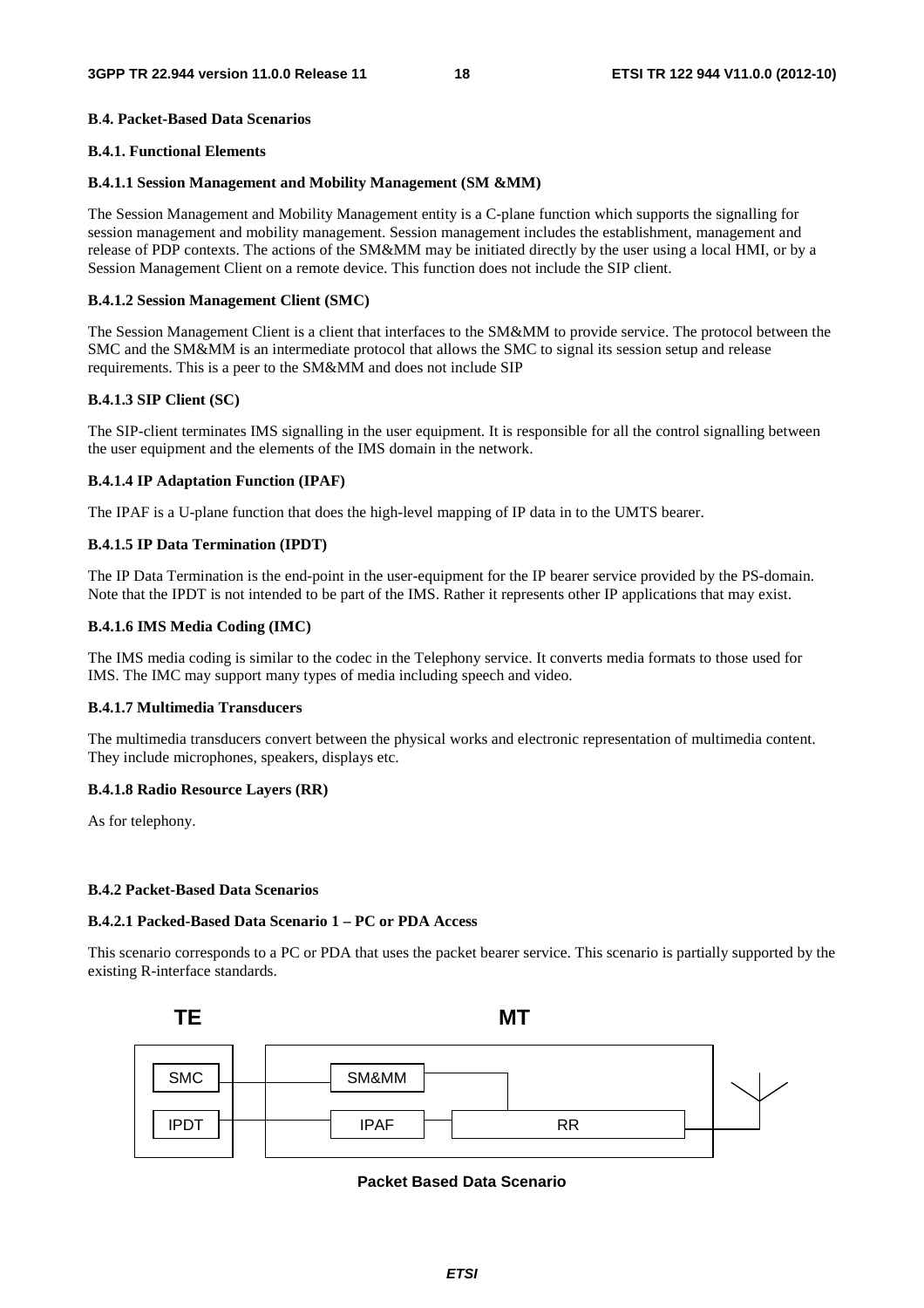#### **B.4.3 IMS Scenarios**

#### **B.4.3.1. IMS Scenario 1 - Headsets**

This scenario supports simple headsets by locating the IMS client in the MT and simply using the MT as a transducer. The diagram shows a simple headset plugged in to the MT. The headset may be wired or wireless. It is assumed that the headset only supports audio media. Therefore the transducers are in fact split between the MT and the TE.

Support for PCs and PDAs with limited multimedia capabilities may also conform to this model. This is for further study.

Note that on these diagrams the connections show the flow of content (for C-plane entitles 'content' is the signalling they use to interact towards the network). Therefore all the internal control relationships are not fully shown. For example the SM&MM obviously interacts with the IPAF and the SIP Client, but this is not shown.



**IMS Scenario 1 – Support for Headsets** 

 In operational terms this scenario is very similar to an integrated TE/MT. Therefore it does not introduce many new requirements or problems. One item that should be considered though is the security and access control on the TE->MT interface. It is required that:

- Only headsets the user intends to access his or her MT should be able to connect to the MT. A form of access control is required on this interface.
- It should not be possible to record conversations by monitoring the TE-MT interface. Therefore some form of encryption is required if the TE-MT interface is wireless.

#### **B.4.3.2. IMS Scenario 2 – Multimedia TE**

This scenario shows a multimedia SIP client and the media coding located in the TE. In this scenario the functions in the MT are essentially the same as those required in the MT for normal packet-data access (section 4.2.1 of this Annex). This scenario emphasises the requirement for the MT to effectively support QoS management and efficient mapping of data on to the radio interface.

In order to emphasise the similarity to other data access scenarios the TE has been shown to include a generic IP Data Termination (IPDT) which is outside the scope of IMS. The IPDT has been shown as dotted to indicate it is not part of the IMS components. The IPDT may represent another IP application such as a web browser.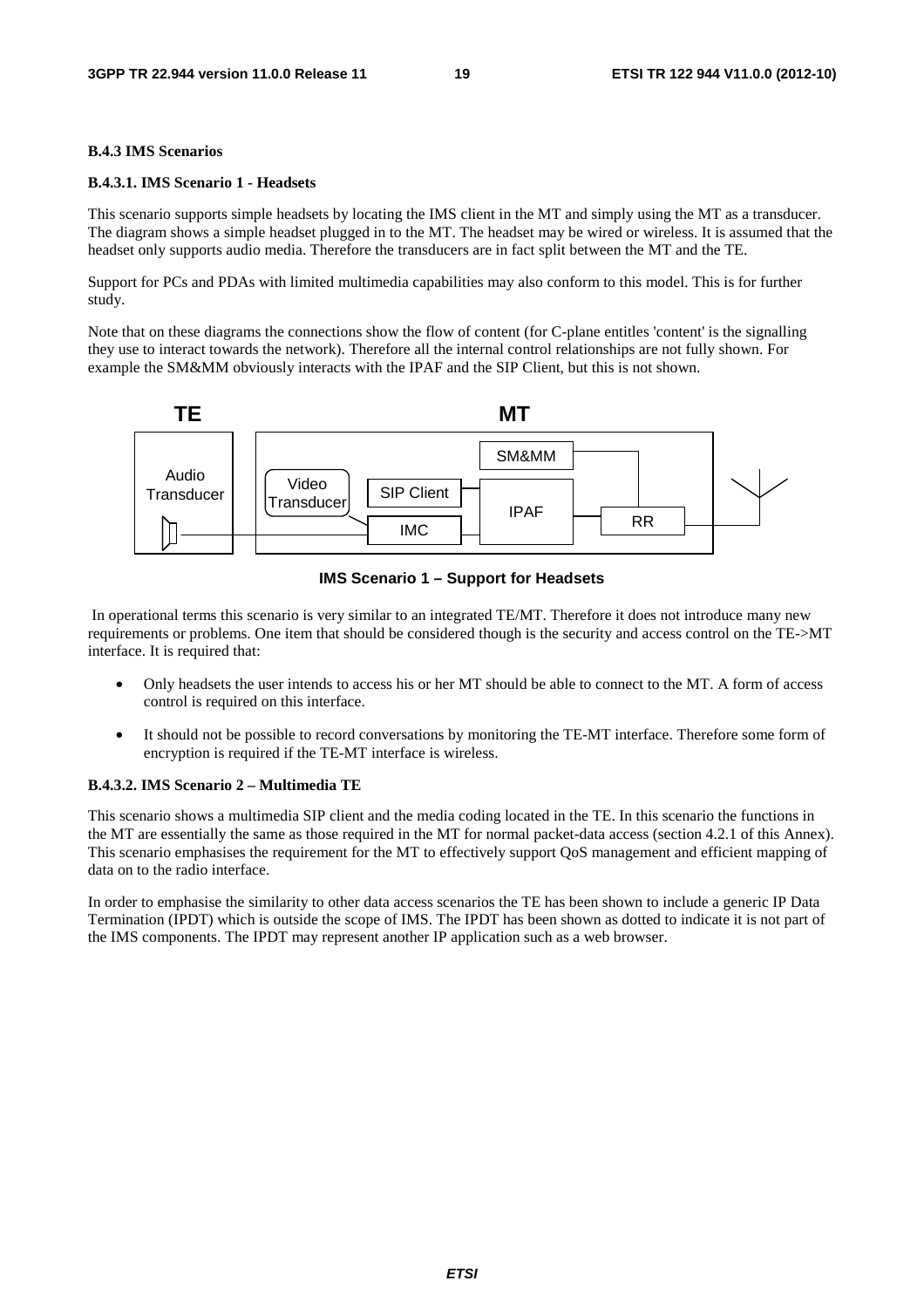

**IMS Scenario 2 – Support for Multimedia TEs** 

In this scenario important UMTS functions are located outside the MT. This means that the system aspects need to be understood. The most important of these are discussed in the following sections.

#### **B.4.3.3. IMS Scenario 3 – Multimedia TE without Codecs**

This scenario is intermediate between the other two. It recognises the fact that in the short-term the implementation of media codecs presents special problems for TE hardware. Also the location of codecs outside the MT may complicate the efficient management of the radio interface. Therefore in this model the codecs are located in the MT while the SIP client is contained in the TE.

In this model the requirements and issues are similar to the case above. However some of the complexity in the areas of delay and radio efficiency are avoided. The cost of this simplification is less flexibility in terms of support of new media formats and a system design which is less compatible with other access types.



**IMS Scenario 3 – Support for Multimedia TEs without codecs** 

#### **B.4.4. IMS Security and system integrity**

The TE – MT link needs to include both confidentiality and access control. These security requirements are similar in any UE-split scenario including the IMS-headset scenario described above.

Locating UMTS functions such as the SIP client outside the MT may be seen as introducing other security risks that arise because of malicious or poorly implemented SIP clients, however these security risks exist for non-split UEs as well. The network must therefore be secure against attacks which may result from maliciously modified SIP clients.

It is possible that the client may attempt to attack nodes in the IMS directly. In order to control this the IMS must include adequate firewalling and IP-based security procedures. These functions should be placed in the network rather than the user equipment so that they cannot be tampered with, and so they can be adapted to meet new threats. Because of the IP-based nature of IMS the security of this network from IP-based attacks needs to be considered whether or not IMS clients are implemented in the TE according to the standard.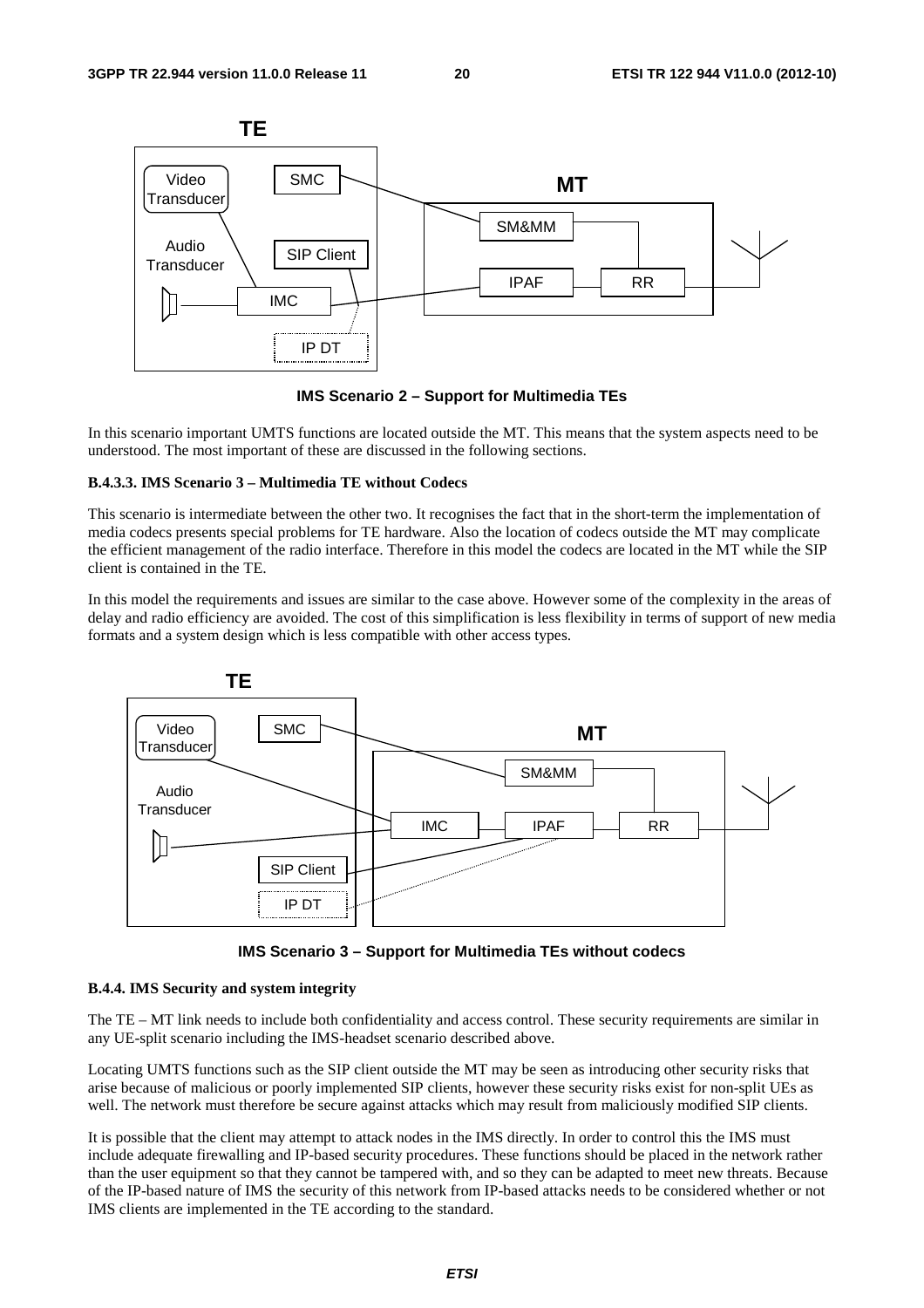#### **B.4.5 End to end delay**

End to end delay in IMS scenario 2 is a function of many factors. These includes the hardware on the TE, the codecs in the TE, the mapping of data over the TE-MT interface and the UMTS radio interface. In order to ensure that systemwide delay is managed it is important that:

- The total maximum end-to-end delay limits are defined in 3GPP
- A delay budget is created showing the maximum contribution to the delay at each point in the network
- The technical design of the standard takes in to account delay aspects, and that the interfaces are created in a way where both the theoretical and practical delay consequences are compatible with the delay budget.
- Approved implementations are tested to ensure they meet delay requirements.

#### **5.3 Radio Efficiency**

This scenario is not necessarily less radio efficient than other IMS scenarios provided that:

- The MT has sufficient information about the different IP streams it is transporting to map then on to the correct radio access bearer, and
- The IP header compression mechanism on the radio interface supports header stripping and reassembly to support the transparency of the service.

The first point requires developments in the TE"s operating system and also on the TE-MT interface.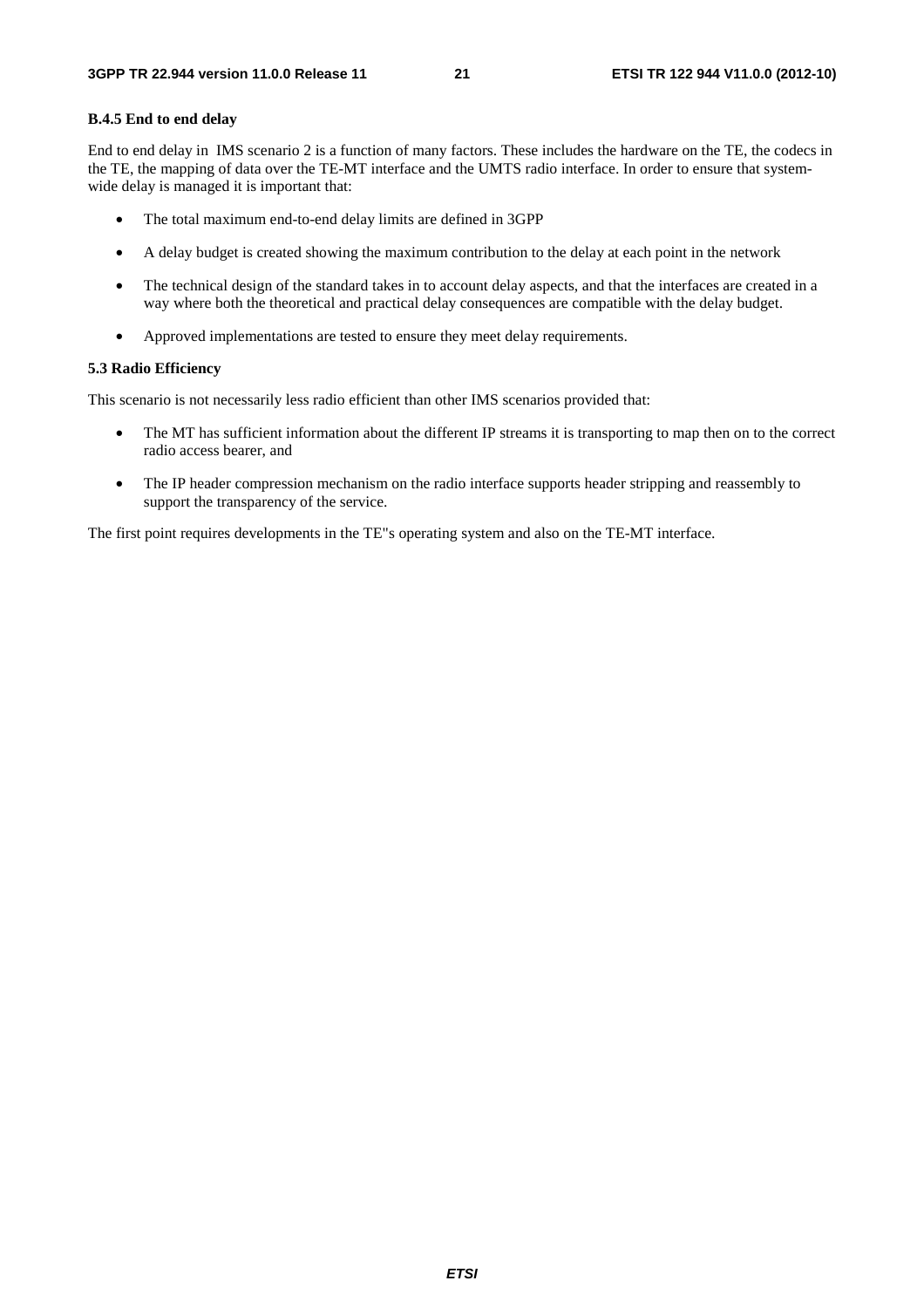### Annex C: Change history

| <b>Change history</b> |                     |                     |             |      |                |       |     |                                              |        |            |                            |
|-----------------------|---------------------|---------------------|-------------|------|----------------|-------|-----|----------------------------------------------|--------|------------|----------------------------|
| TSG SA# SA Doc.       |                     | <b>SA1 Doc</b>      | <b>Spec</b> | ICR. | <b>Rev Rel</b> |       | Cat | Subject/Comment                              | Old    | <b>New</b> | <b>Work</b><br><b>Item</b> |
|                       | SP-020064 S1-020664 |                     | 22.944      |      |                |       |     | Approved at SP-15                            | 2.0.0  | 5.0.0      |                            |
| SP-16                 | SP-020253 S1-021134 |                     | 22.944      | 001  |                | Rel-5 | F   | <b>Editorial Corrections to TR</b><br>22.944 | 5.0.0  | 5.1.0      | <b>UESPLIT-</b><br>TR      |
| SP-16                 |                     | SP-020253 S1-021132 | 22.944      | 002  |                | Rel-5 | F   | UICC in UE-split                             | 5.0.0  | 5.1.0      | <b>UESPLIT-</b><br>TR      |
| SP-26                 | SP-040744 S1-040997 |                     | 22.944      |      |                | Rel-6 |     | Updated from Rel-5 to Rel-6                  | 5.1.0  | 6.0.0      |                            |
| SP-36                 |                     |                     | 22.944      |      |                | Rel-7 |     | Updated from Rel-6 to Rel-7                  | 6.0.0  | 7.0.0      |                            |
| SP-42                 |                     |                     |             |      |                | Rel-8 |     | Updated from Rel-7 to Rel-8                  | 7.0.0  | 8.0.0      |                            |
| SP-42                 |                     |                     |             |      |                | Rel-8 |     | Updated from Rel-7 to Rel-8                  | 7.0.0  | 8.0.0      |                            |
| SP-46                 |                     |                     |             |      |                |       |     | Updated to Rel-9 by MCC                      | 8.0.0  | 9.0.0      |                            |
| 2011-03               |                     |                     |             |      |                |       |     | Update to Rel-10 version (MCC)               | 9.0.0  | 10.0.0     |                            |
| 2012-09               |                     |                     |             |      |                |       |     | Updated to Rel-11 by MCC                     | 10.0.0 | 11.0.0     |                            |